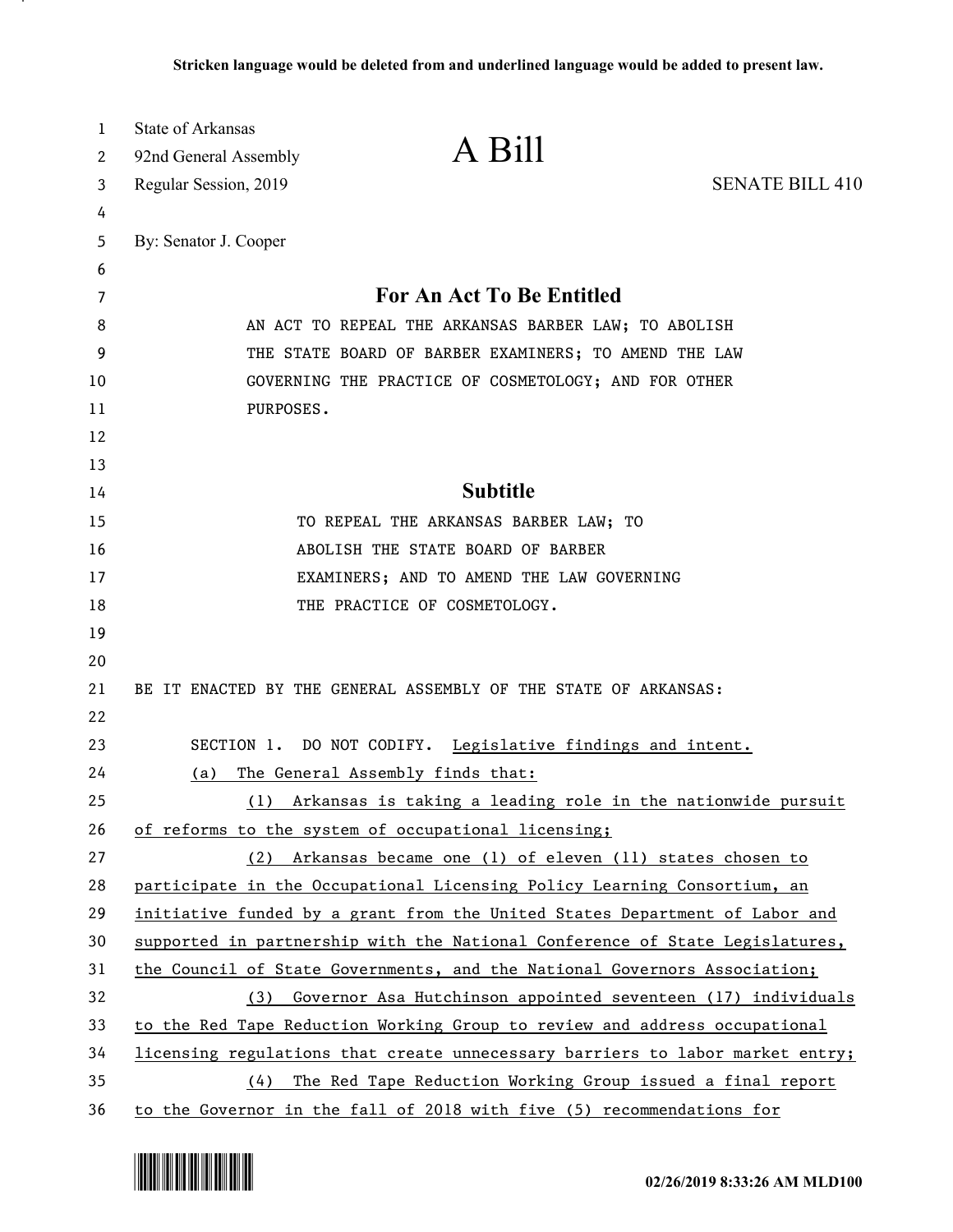| $\mathbf{1}$ | substantive legislative reform, which are to:                                |
|--------------|------------------------------------------------------------------------------|
| 2            | Establish an expedited procedure for occupational<br>(A)                     |
| 3            | licensing entities to collectively submit administrative rules that are      |
| 4            | responsive to new legislation;                                               |
| 5            | (B)<br>Expand Acts 2017, No. 781, to allow repeal of                         |
| 6            | subsections of rules;                                                        |
| 7            | (C)<br>Establish provisions to allow certain agencies to                     |
| 8            | consider occupational relevance with regard to criminal background issues;   |
| 9            | Authorize occupational licensing entities to identify<br>(D)                 |
| 10           | types of individuals or entities that may be issued temporary or provisional |
| 11           | licenses; and                                                                |
| 12           | (E)<br>Establish a systematic process for review of:                         |
| 13           | (i)<br>New occupational licensure and occupational                           |
| 14           | licensing entities; and                                                      |
| 15           | (ii) Existing occupational licensure and                                     |
| 16           | occupational licensing entities;                                             |
| 17           | (5) Several occupational licenses are needlessly regulated and               |
| 18           | could be deregulated or delicensed without causing detrimental harm to the   |
| 19           | citizens of the State of Arkansas or the economy of the this state;          |
| 20           | (6) Research has found that occupational licensing reduces                   |
| 21           | access to jobs, inhibits geographic mobility, and raises the costs of        |
| 22           | services; and                                                                |
| 23           | By deregulating or delicensing the professions of barber and<br>(7)          |
| 24           | shampooer, the citizens and the economy of this state would benefit greatly  |
| 25           | without causing public health and safety issues.                             |
| 26           | (b) It is the intent of the General Assembly to deregulate or de-            |
| 27           | license the occupation or profession of barber and shampooer.                |
| 28           |                                                                              |
| 29           | SECTION 2. Arkansas Code Title 17, Chapter 20, is repealed.                  |
| 30           | $17 - 20 - 101$ . Title.                                                     |
| 31           | This chapter shall be known and may be cited as the "Arkansas Barber         |
| 32           | $\text{Law}$ ".                                                              |
| 33           | 17-20-102. Definitions.                                                      |
| 34           | (a) As used in this chapter, unless the context otherwise requires,          |
| 35           | "barbering" means any one (1) or any combination of the following practices  |
| 36           | when performed for cosmetic purposes and done for the public generally for   |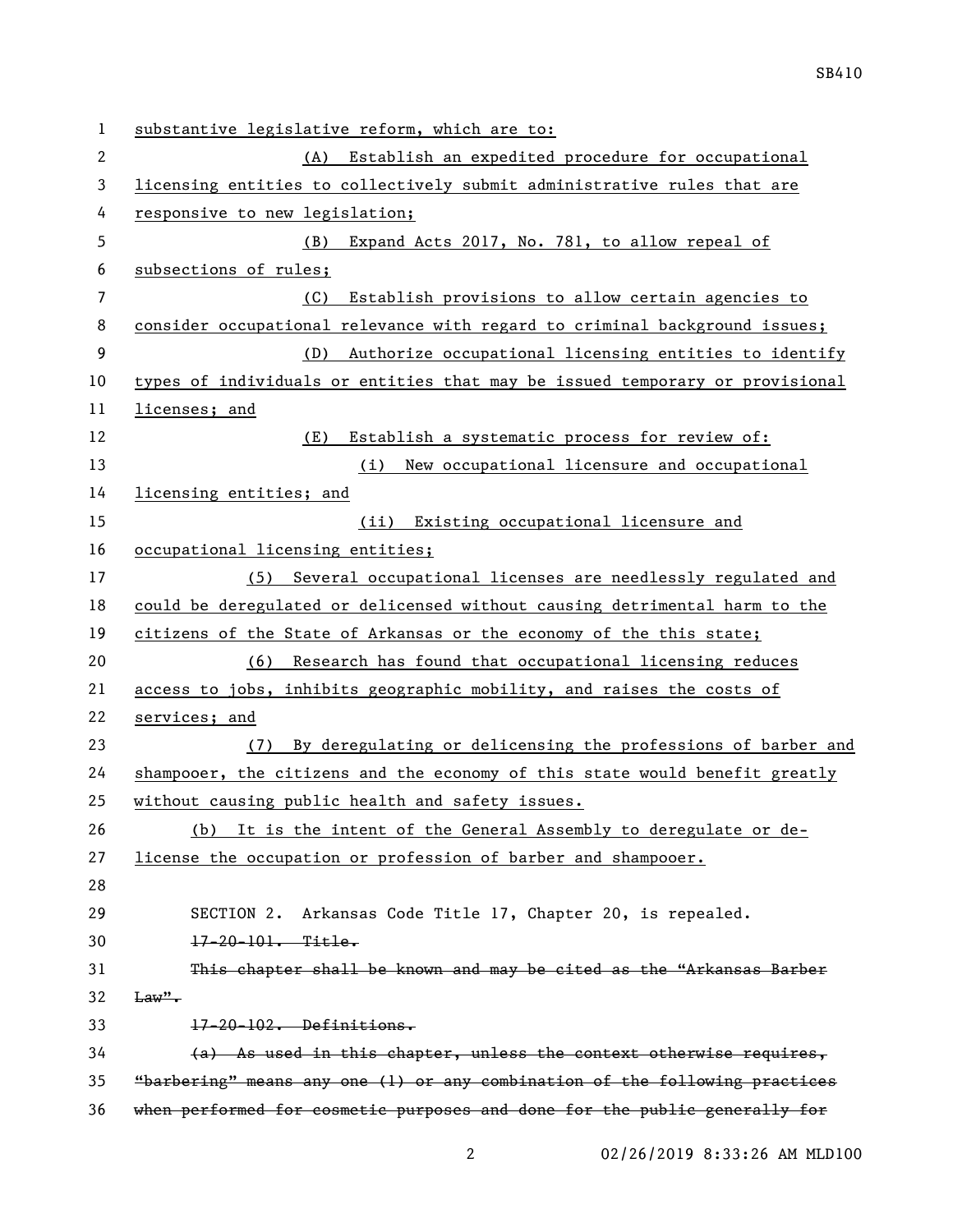| 1  | pay, either directly or indirectly in any location defined as a barber shop:  |
|----|-------------------------------------------------------------------------------|
| 2  | (1) Shaving or trimming the beard;                                            |
| 3  | (2) Cutting hair;                                                             |
| 4  | (3) Giving facial and scalp massage or application of oils,                   |
| 5  | ereams, lotions, or other preparations, either by hand or mechanical          |
| 6  | appliances;                                                                   |
| 7  | (4) Singeing, shampooing, or applying chemicals; and                          |
| 8  | (5) Applying cosmetic preparations, antiseptics, powders, oils,               |
| 9  | elays, or lotions to the scalp, face, or neck.                                |
| 10 | (b) Use of the traditional symbol known as the "barber pole", which is        |
| 11 | composed of a vertical cylinder or pole with a ball on top, with alternating  |
| 12 | stripes of any combination including red and white, and red, white, and blue, |
| 13 | which run diagonally along the length of the cylinder or pole, or any         |
| 14 | likeness thereof, with the intent to mislead the public in any manner that    |
| 15 | would make the public believe that barbering was being practiced in or that a |
| 16 | licensed barber was employed in an establishment that does not employ barbers |
| 17 | is prohibited.                                                                |
| 18 | (e) Such practices when done for the treatment of physical or mental          |
| 19 | ailments or diseases shall not constitute barbering.                          |
| 20 |                                                                               |
| 21 | 17-20-103. Exemptions - Construction.                                         |
| 22 | (a) The following persons, firms, or corporations are exempt from the         |
| 23 | provisions under this chapter while in the proper discharge of their          |
| 24 | professional duties:                                                          |
| 25 | (1) Persons licensed by the laws of this state to practice the                |
| 26 | healing arts;                                                                 |
| 27 | (2) Commissioned medical or surgical officers of the United                   |
| 28 | States Army, United States Navy, or United States Commissioned Corps of the   |
| 29 | Public Health Service:                                                        |
| 30 | (3) Persons licensed or registered by the Arkansas State Board                |
| 31 | of Nursing;                                                                   |
| 32 | (4) Undertakers and morticians; and                                           |
| 33 | (5) Jails, prisons, or penitentiaries.                                        |
| 34 |                                                                               |
|    | (b) Nothing contained in this chapter shall be construed so as to             |
| 35 | conflict in any manner with the laws regulating the vocation of cosmetic      |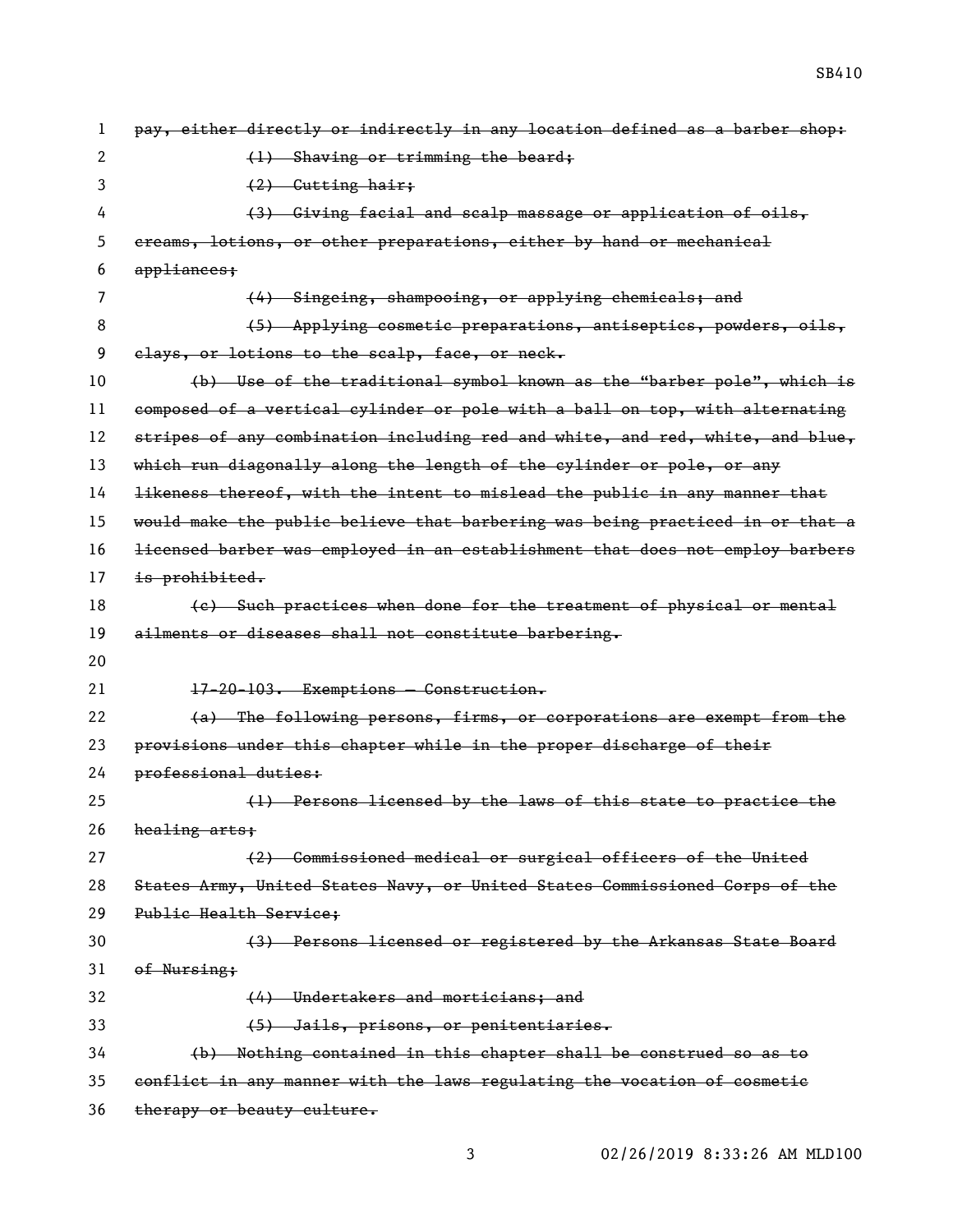| 1  |                                                                               |
|----|-------------------------------------------------------------------------------|
| 2  | $17 - 20 - 104$ . Penalties.                                                  |
| 3  | (a) Any person, firm, or corporation desiring to operate as a barber,         |
| 4  | barbershop, barber corporation, or barber school or college which fails to    |
| 5  | file an application for certificate of registration shall be deemed guilty of |
| 6  | <del>a misdemeanor.</del>                                                     |
| 7  | (b) Any person, firm, or corporation which shall operate as a barber,         |
| 8  | barbershop, barber corporation, or barber school or college without a         |
| 9  | certificate of registration duly and legally issued by the State Board of     |
| 10 | Barber Examiners shall be deemed guilty of a misdemeanor, punishable upon     |
| 11 | conviction by a fine of not less than twenty-five dollars (\$25.00) nor more  |
| 12 | than one hundred dollars (\$100).                                             |
| 13 | (e) The willful making of any false statement to a material matter in         |
| 14 | any oath or affidavit which is required under this chapter shall be perjury   |
| 15 | and punishable as such.                                                       |
| 16 | (d) Each day of unlawful practice as described in this section shall          |
| 17 | constitute a separate offense.                                                |
| 18 | (e) It shall be the duty of all prosecuting attorneys of the state and        |
|    |                                                                               |
| 19 | all political subdivisions of the state to enforce the provisions of this     |
| 20 | chapter and prosecute persons violating them.                                 |
| 21 |                                                                               |
| 22 | 17-20-201. Creation - Members.                                                |
| 23 | $(a)(1)$ There is created a State Board of Barber Examiners, consisting       |
| 24 | of the Secretary for the State Board of Health, who shall be an ex officio    |
| 25 | member of the board, and five (5) members to be appointed by the Governor for |
| 26 | a term of six (6) years.                                                      |
| 27 | (2) Three (3) of the members so appointed shall be practicing                 |
| 28 | barbers who have followed the occupation of barbering in this state for at    |
| 29 | least five (5) years immediately prior to their appointment.                  |
| 30 | (3) One (1) member appointed by the Governor will be a public                 |
| 31 | member to represent the consumer, and one (1) member appointed by the         |
| 32 | Governor to represent persons sixty-five (65) years of age and older. The two |
| 33 | (2) members appointed under this subdivision (a)(3) shall not be actively     |
| 34 | engaged in or retired from the barbering profession. The two (2) positions    |
| 35 | may not be held by the same person. Both shall be full voting members but     |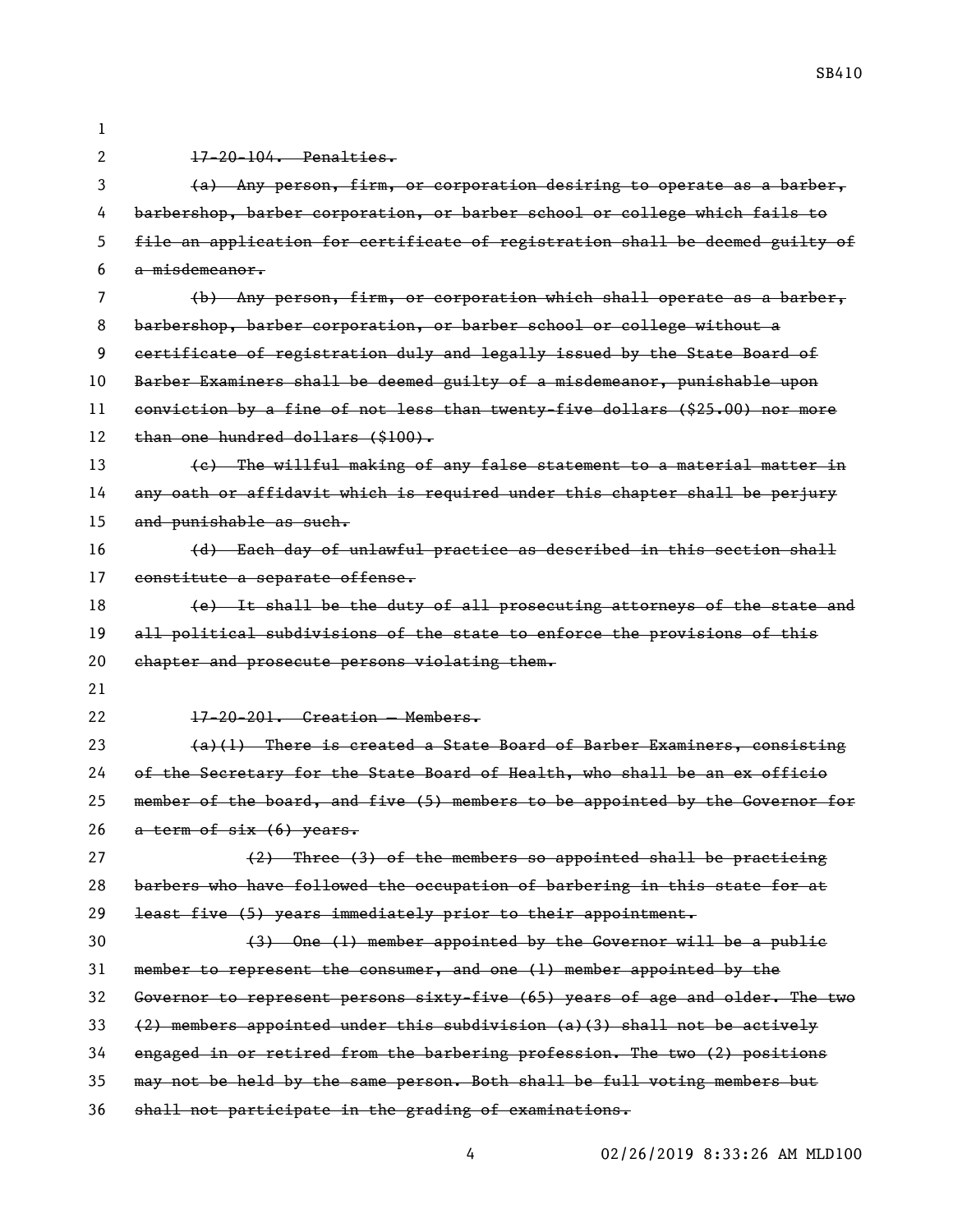| 1  | (4) The five (5) members shall be appointed in such manner that                  |
|----|----------------------------------------------------------------------------------|
| 2  | two $(2)$ of them shall reside in the geographical area north of I-40, two $(2)$ |
| 3  | shall reside in the geographical area south of I-40, and one (1) shall be        |
| 4  | appointed from the state at large.                                               |
| 5  | $(b)(1)$ Each member shall hold office until a successor is appointed            |
| 6  | and qualified.                                                                   |
| 7  | (2) The Governor shall have the power to remove any member for                   |
| 8  | gross incompetency, gross immorality, disability, any abuse of his or her        |
| 9  | official power, or other good cause and shall fill any vacancy thus              |
| 10 | occasioned by appointment within thirty (30) days after the vacancy occurs.      |
| 11 | (3) Members appointed to fill vacancies caused by death,                         |
| 12 | resignation, or removal shall serve only for the unexpired term of their         |
| 13 | predecessors.                                                                    |
| 14 | (e) Each member of the board may receive expense reimbursement and               |
| 15 | stipends in accordance with § 25-16-901 et seq.                                  |
| 16 |                                                                                  |
| 17 | 17-20-202. Officers and proceedings.                                             |
| 18 | (a) The State Board of Barber Examiners shall organize by electing a             |
|    |                                                                                  |
| 19 | chair from its own membership.                                                   |
| 20 | (b) A majority of the board shall constitute a quorum and may perform            |
| 21 | and exercise all the duties and powers devolving upon it.                        |
| 22 | (e) The board may be furnished suitable quarters for the conduct of              |
| 23 | its business and shall adopt and use a common seal for the authentication of     |
| 24 | its orders and records.                                                          |
| 25 |                                                                                  |
| 26 | 17-20-203. Executive secretary.                                                  |
| 27 | (a)(1) The State Board of Barber Examiners is authorized to employ an            |
| 28 | executive secretary, who shall not be a member of the board and who shall        |
| 29 | have the responsibility of keeping:                                              |
| 30 | $(A)$ A record of the board's proceedings;                                       |
| 31 | (B) A record of persons registered as barbers and                                |
| 32 | apprentices showing the name, place of business, and residence of each and       |
| 33 | the date and number of his or her certificate:                                   |
| 34 | (C) A record of all certificates issued, refused, renewed,                       |
| 35 | suspended, or revoked; and                                                       |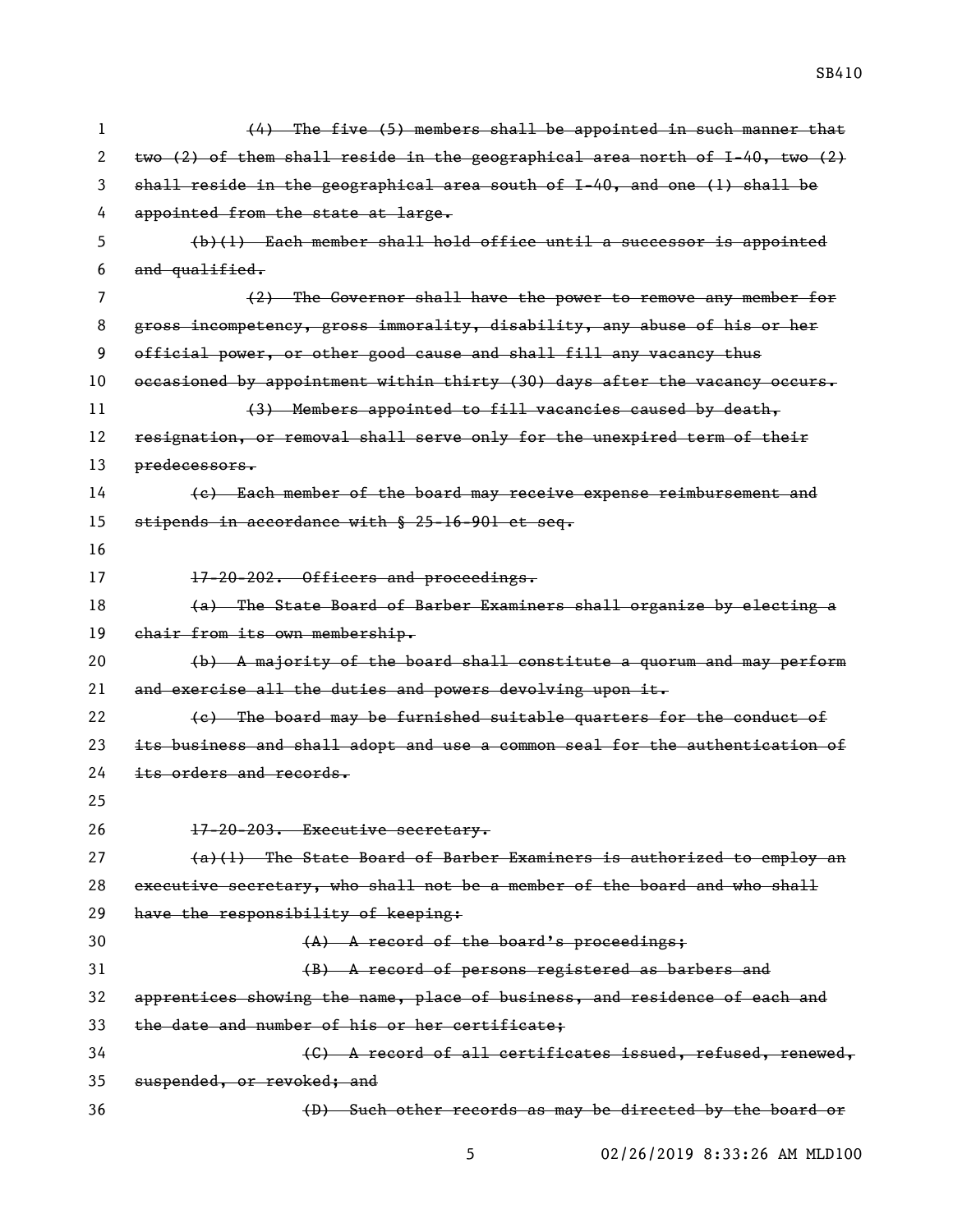1 required by law. (2) The records shall be open to public inspection at all reasonable times. (b) The Executive Secretary of the State Board of Barber Examiners shall perform such other functions and duties as may be prescribed by law or directed by the board. (c) The executive secretary shall receive such compensation for his or her services as may be prescribed by the board within the limitations of the 9 biennial appropriation therefor made by the General Assembly. 17-20-204. Personnel. The State Board of Barber Examiners is authorized to employ such other 13 personnel as it deems necessary to carry out the provisions of this chapter, within such limits as may be provided by biennial appropriation of the General Assembly. All employees shall work under the direct supervision of the Executive Secretary of the State Board of Barber Examiners. 17-20-205. Meetings. The State Board of Barber Examiners shall hold a meeting at least 20 quarterly at a place where, in the discretion of the board, there are a sufficient number of applicants to warrant holding an examination outside of 22 Little Rock for the purpose of: 23 (1) Passing upon barbers' applications; (2) Conducting an examination to determine an applicant's ability to receive a license and issuing or refusing to issue a license 26 thereon; and (3) Transacting any other business which may properly come before it. 17-20-206. Rules — Inspections. (a) The State Board of Barber Examiners shall have authority to make and promulgate reasonable rules for the administration of this chapter. (b) The State Board of Barber Examiners shall prescribe sanitary requirements for barbershops and barber schools, subject to the approval of the State Board of Health. (c) Any member of the State Board of Barber Examiners or its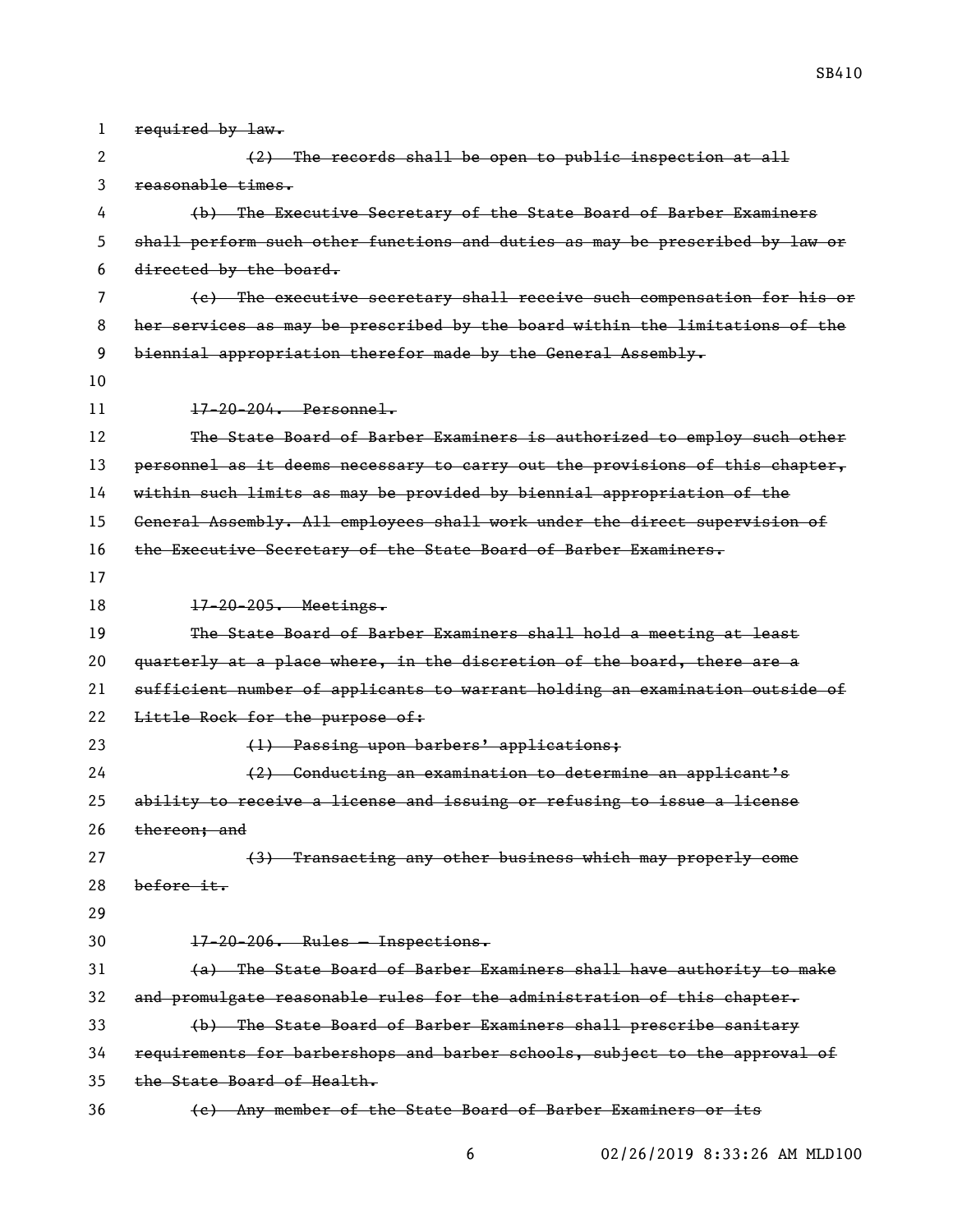| 1  | inspectors shall have authority to enter upon and to inspect any barbershop   |
|----|-------------------------------------------------------------------------------|
| 2  | or barber school at any time during business hours.                           |
| 3  | (d) A copy of the rules and sanitary requirements adopted by the State        |
| 4  | Board of Barber Examiners shall be furnished by the State Board of Barber     |
| 5  | Examiners to the owner or manager of each barbershop and barber school, and a |
| 6  | copy shall be posted in a conspicuous place in the barbershop or barber       |
| 7  | $\text{sehool.}$                                                              |
| 8  |                                                                               |
| 9  | $17-20-207$ . Annual reports.                                                 |
| 10 | The State Board of Barber Examiners shall annually, on or before              |
| 11 | January 1, make a report to the Governor of all its official acts during the  |
| 12 | preceding year and of its receipts and disbursements and such recommendations |
| 13 | as it may deem expedient.                                                     |
| 14 |                                                                               |
| 15 | $17 - 20 - 208$ . Fees.                                                       |
| 16 | (a) The State Board of Barber Examiners shall by rule establish               |
| 17 | reasonable registration fees, renewal fees, examination fees, and such other  |
| 18 | fees as it deems necessary and appropriate to fulfill its duties.             |
| 19 | (b) Funds thus realized shall be expended for:                                |
| 20 | (1) The payment of the salary of the Executive Secretary of the               |
| 21 | State Board of Barber Examiners;                                              |
| 22 | (2) Expenses and stipends in accordance with § 25-16-901 et                   |
| 23 | seq.                                                                          |
| 24 | (3) Salary of registered barber inspectors and stenographers;                 |
| 25 | (4) Retainer fees for attorneys;                                              |
| 26 | (5) Publication of this chapter;                                              |
| 27 | (6) Investigation of violations of this chapter; and                          |
| 28 | (7) Such other purposes as may be directed by the board.                      |
| 29 |                                                                               |
| 30 | 17-20-209. Disposition of funds.                                              |
| 31 | (a)(1) All moneys received by the State Board of Barber Examiners             |
| 32 | under this chapter shall be paid to the Executive Secretary of the State      |
| 33 | Board of Barber Examiners, who shall give a proper receipt for those moneys   |
| 34 | to the Auditor of State the total amount received by him or her from all      |
| 35 | sources under this chapter.                                                   |
| 36 | (2) The executive secretary shall at the same time deposit the                |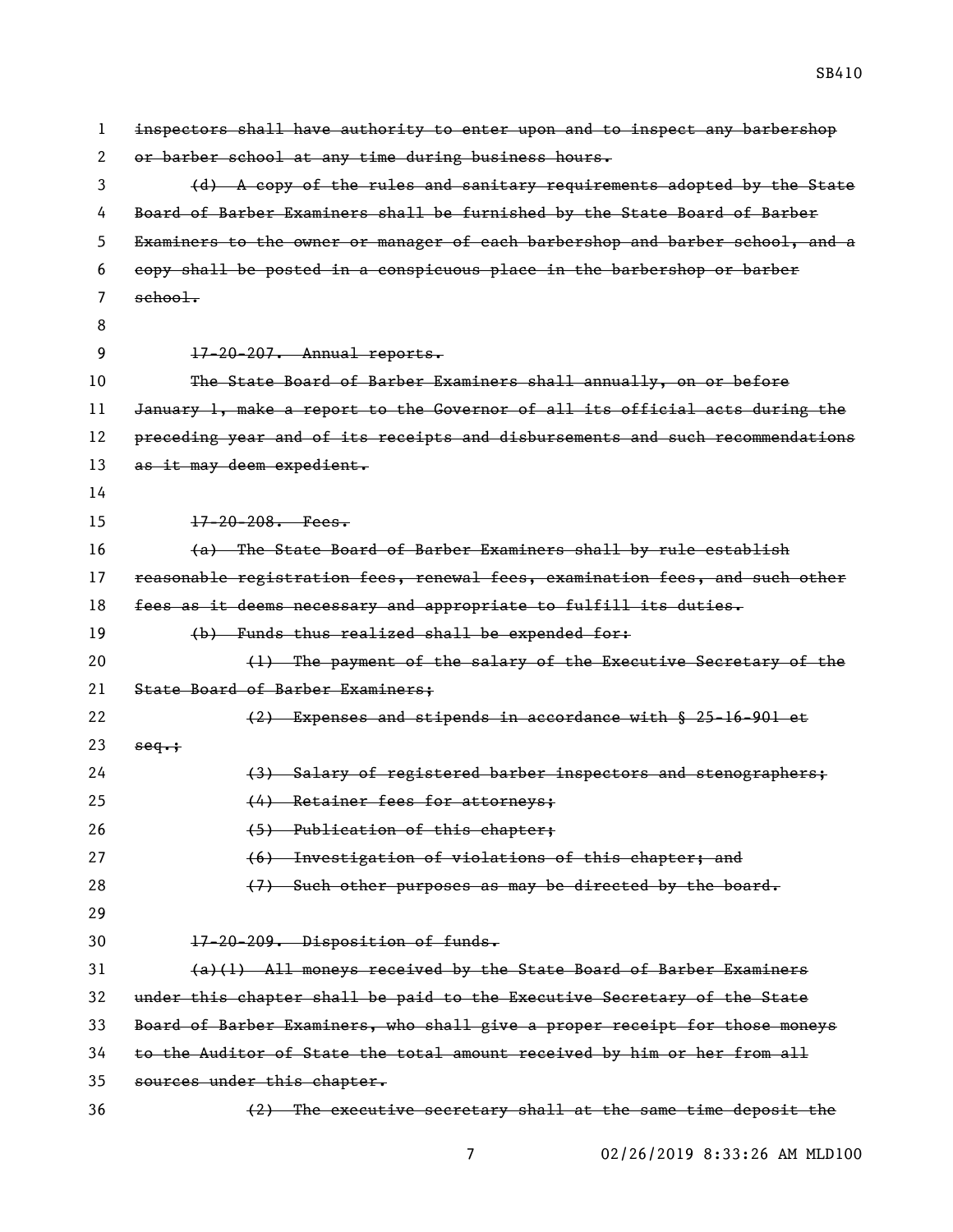| 1  | entire amount of such receipts with the Treasurer of State, who shall place   |
|----|-------------------------------------------------------------------------------|
| 2  | them to the credit of a special fund to be created and known as the "State    |
| 3  | Board of Barber Examiners Fund".                                              |
| 4  | $(b)(1)$ By the Chair of the State Board of Barber Examiners and the          |
| 5  | executive secretary, the board shall from time to time certify to the Auditor |
| 6  | of State the necessary expenses incurred by the board, including expense      |
| 7  | reimbursement and stipends as provided in § 25-16-901 et seq. The Auditor of  |
| 8  | State shall issue his or her warrant for the expenses, which shall be paid    |
| 9  | out of the funds so established for the maintenance of the board.             |
| 10 | (2) No order shall be drawn by the Auditor of State on any fund               |
| 11 | other than the State Board of Barber Examiners Fund for any stipends or       |
| 12 | expenses of the board incident to the administration of this chapter.         |
| 13 | (e) All funds so paid to the Treasurer of State shall remain and be a         |
| 14 | separate and permanent fund for the maintenance of the board and the          |
| 15 | administration of this chapter.                                               |
| 16 |                                                                               |
| 17 | 17-20-301. Certificate required.                                              |
| 18 | $(a)$ It shall be unlawful:                                                   |
| 19 | (1) For any person, firm, or corporation to conduct or operate a              |
| 20 | barbering establishment, school of barbering, barbershop, or any other place  |
| 21 | of business in which any occupation of a barber is taught or practiced until  |
| 22 | licensed under this chapter and in compliance with this chapter relating to   |
| 23 | sanitation;                                                                   |
| 24 | (2) To act or attempt to act as a barber without a certificate                |
| 25 | of registration as a registered barber duly issued by the State Board of      |
| 26 | Barber Examiners; and                                                         |
| 27 | (3) For any person, firm, or corporation to operate a barbershop              |
| 28 | unless it is operated under the personal supervision and management of a      |
| 29 | registered barber.                                                            |
| 30 | (b) A person having charge of a barbering establishment or school of          |
| 31 | barbering, whether as an owner or an employee, shall not permit any room or   |
| 32 | part of a room in which any of the branches or practices of barbering are     |
| 33 | conducted, practiced, or taught to be used for sleeping, for residential      |
| 34 | purposes, or for any other purpose that would tend to make the room           |
| 35 | unsanitary.                                                                   |
| 36 | (e) A barbering establishment shall have a direct entrance separate           |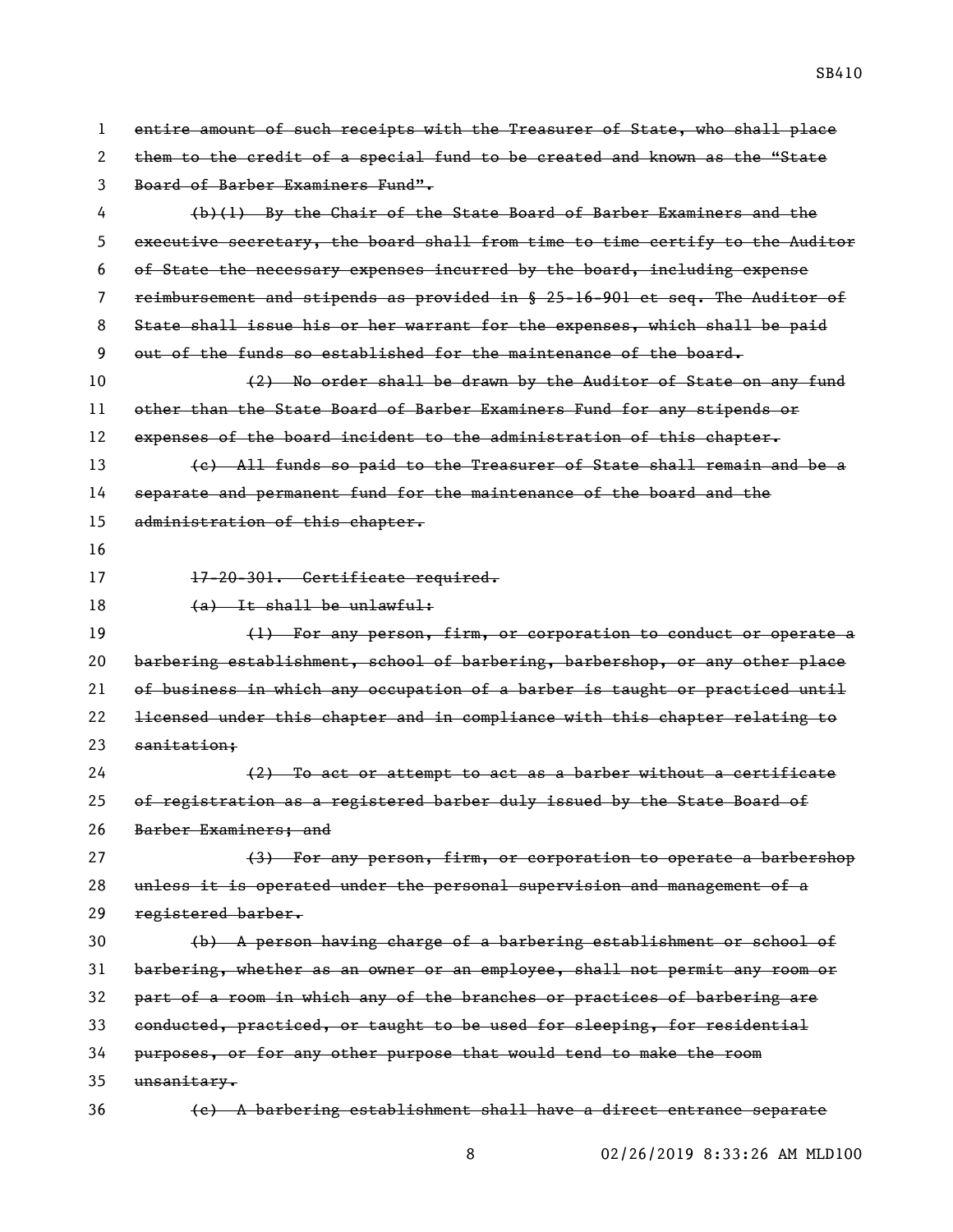| 1  | and distinct from any entrance in connection with private quarters.           |
|----|-------------------------------------------------------------------------------|
| 2  | $(d)(1)$ It shall be unlawful for a person to employ or to allow to be        |
| 3  | employed a person not licensed by the board in or about a barber              |
| 4  | establishment as a barber manager.                                            |
| 5  | (2) If at any time the name, location, owner, or manager changes              |
| 6  | at any barbershop or barber school or college, the owner shall report that    |
| 7  | change by application and be subject to the fee established.                  |
| 8  | (3) If a barbering establishment no longer employs a barber, or               |
| 9  | if a barbering establishment is closed, a new application shall be filed with |
| 10 | the board.                                                                    |
| 11 | (e) It shall be the responsibility of all barbershop owners to assure         |
| 12 | that their employees or those who work in the establishment have appropriate  |
| 13 | <del>licenses.</del>                                                          |
| 14 | (f) Barber establishments that have persons licensed by the                   |
| 15 | Gosmetology Technical Advisory Committee shall also have their appropriate    |
| 16 | eurrent licenses to practice.                                                 |
| 17 |                                                                               |
| 18 | 17-20-302. Qualifications of applicants.                                      |
| 19 | Any person shall be qualified to receive a certificate of registration        |
| 20 | to practice as a registered barber who:                                       |
| 21 | (1) Is qualified under this chapter;                                          |
| 22 | (2) Is of good moral character and temperate habits;                          |
| 23 | (3) Has passed a satisfactory examination conducted by the State              |
| 24 | Board of Barber Examiners to determine his or her fitness to practice         |
| 25 | barbering;                                                                    |
| 26 | $(4)$ Is at least sixteen and one-half $(16 \frac{1}{2})$ years of age; and   |
| 27 | (5) Has received training approved by the appropriate licensing               |
| 28 | authorities.                                                                  |
| 29 |                                                                               |
| 30 | 17-20-303. Application.                                                       |
| 31 | (a) Any person, firm, or corporation desiring to operate as a barber,         |
| 32 | barber student, teacher manager instructor, teacher manager instructor        |
| 33 | student, barbershop, barber corporation, or barber school or college shall    |
| 34 | file an application for a certificate of registration on a form furnished by  |
| 35 | the State Board of Barber Examiners and pay the application fee.              |
| 36 | (b) Any person who desires to practice barbering in this state shall          |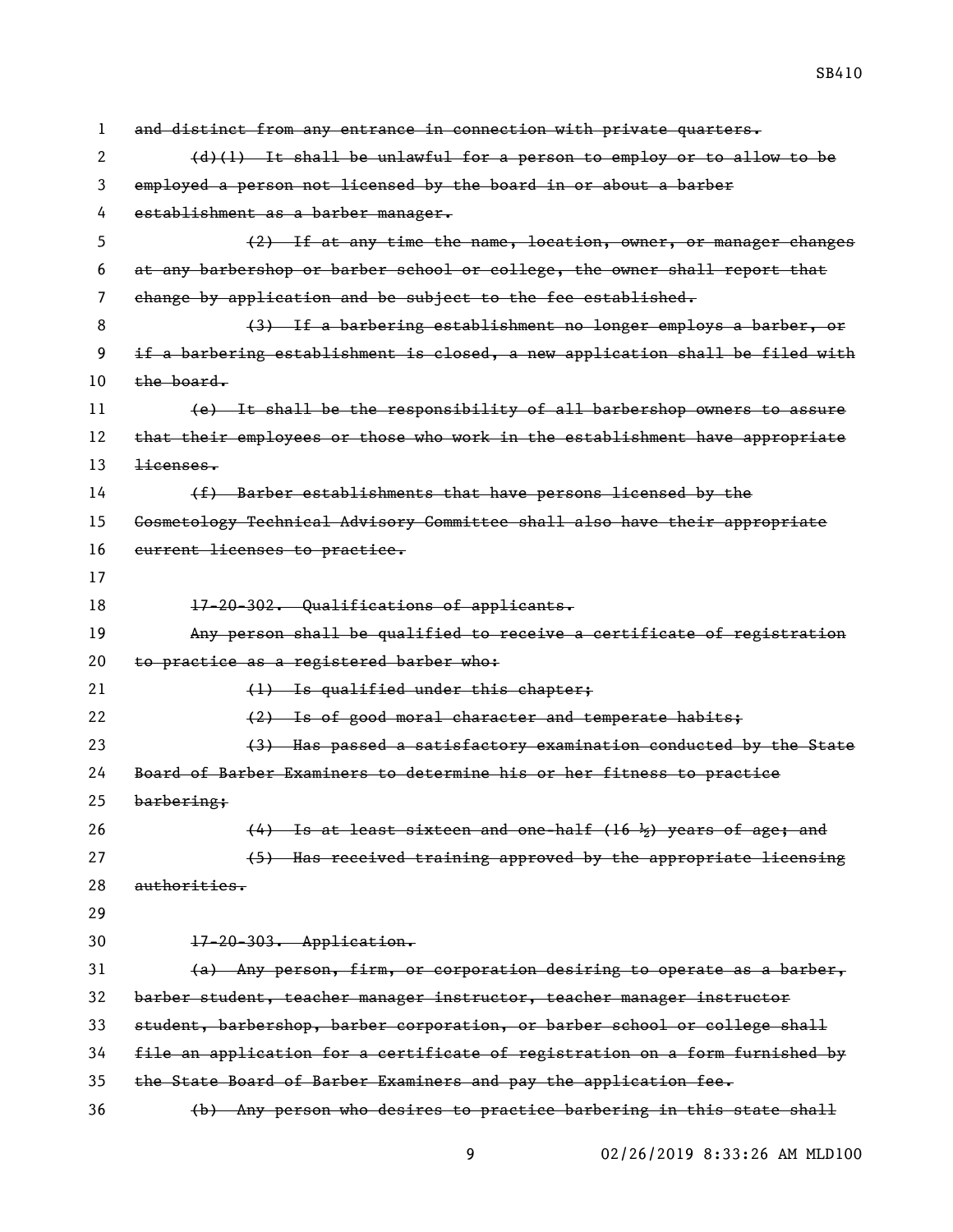SB410

 file with the Executive Secretary of the State Board of Barber Examiners a written application, duly notarized, with certification of at least one thousand five hundred (1,500) hours of barber training, together with: 4 (1) Two (2) identical passport-sized signed photographs; (2) A copy of his or her record of identification; (3) His or her Social Security number; and (4) Proof of education of at least the eighth grade for a barber applicant or high school graduate for a teacher manager instructor. (c) A barber applying for reciprocity who has an unrevoked or unexpired license issued by the proper authorities of another state certifying that he or she has completed a minimum of one thousand five hundred (1,500) hours of training, may be issued a certificate of registration as a registered barber upon making the application as required by this chapter and upon the payment of a reciprocity fee that shall include 15 the license fee until the beginning of the next renewal period. (d)(1) An unlicensed person applying for reciprocity who has at least one thousand five hundred (1,500) hours of barber training may be granted 18 registration by examination upon proof of training by the state board in the state in which the person received the training and upon making application as required by law and upon payment of a reciprocity examination fee to obtain registration in this state as a registered barber. 22 (2) A barber applying for reciprocity who has fewer than one thousand five hundred (1,500) hours of barber training must also have been continuously engaged in the practice of barbering for at least one (1) year, 25 in addition to providing proof of licensure and training by the state board where the applicant received training or holds a license, or complete the 27 required number of one thousand five hundred (1,500) hours, and upon making application as required by law and upon payment of a reciprocity fee to obtain registration in this state as a registered barber. (e)(1) A person applying for reciprocity who is licensed in a foreign country as a barber is required to pass an examination administered by the State Board of Barber Examiners to qualify for a license in this state. (2) All documents submitted for the purpose of complying with the requirements for examination shall be original copies and translated into 35 the English language. (3) The application shall be accompanied with a money order for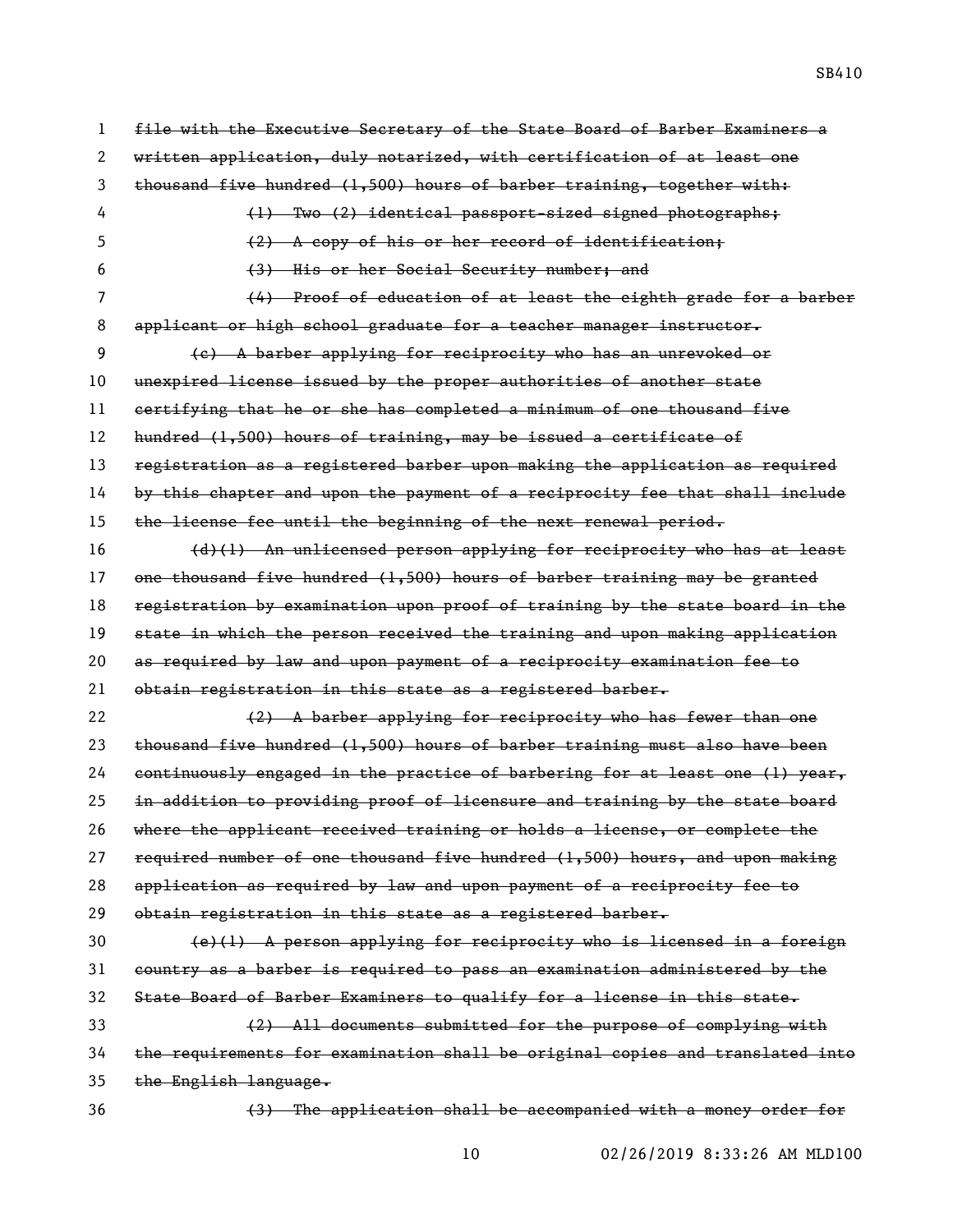the reciprocity and examination fee.

2 (f) A person who has been continuously licensed or registered in another state to practice barbering as a teacher manager instructor who also meets the requirements under § 17-20-406 may be issued a certificate of registration as a registered barber and teacher manager instructor upon making application as required by law and upon payment of a reciprocity fee to obtain registration in this state as a registered barber, plus a teacher 8 manager instructor reciprocity fee. 17-20-304. Examinations. (a) An applicant for a certificate of registration to practice as a 12 registered barber who fails to pass a satisfactory examination conducted by 13 the State Board of Barber Examiners may apply for another examination at any 14 future meeting of the board. (b) The fee for each reexamination shall be the same as the fee for original examination. (c) A person enrolled as a student in a barber school in this state 18 shall be given credit for all time spent enrolled in the barber school, provided that his or her hours can be certified by the officials of the 20 barber school the person attended. (d) Examinations shall include both a practical demonstration and a 22 written and oral test and shall embrace the subjects usually taught in 23 schools of barbering approved by the board. (e) A certificate of registered barber shall be issued by the board to any applicant who shall pass a satisfactory examination making a grade of not less than seventy-five percent (75%) in all subjects upon which he or she is examined and who shall possess the qualifications required in this chapter. 17-20-305. Display of certificates. Every holder of a certificate of registration shall display it in a conspicuous place adjacent to or near his or her work chair. 17-20-307. Renewal — Expiration — Restoration. (a) Every registered barber or teacher manager instructor who continues in active practice or service shall annually between July 1 and September 1 renew his or her certificate of registration or shop certificate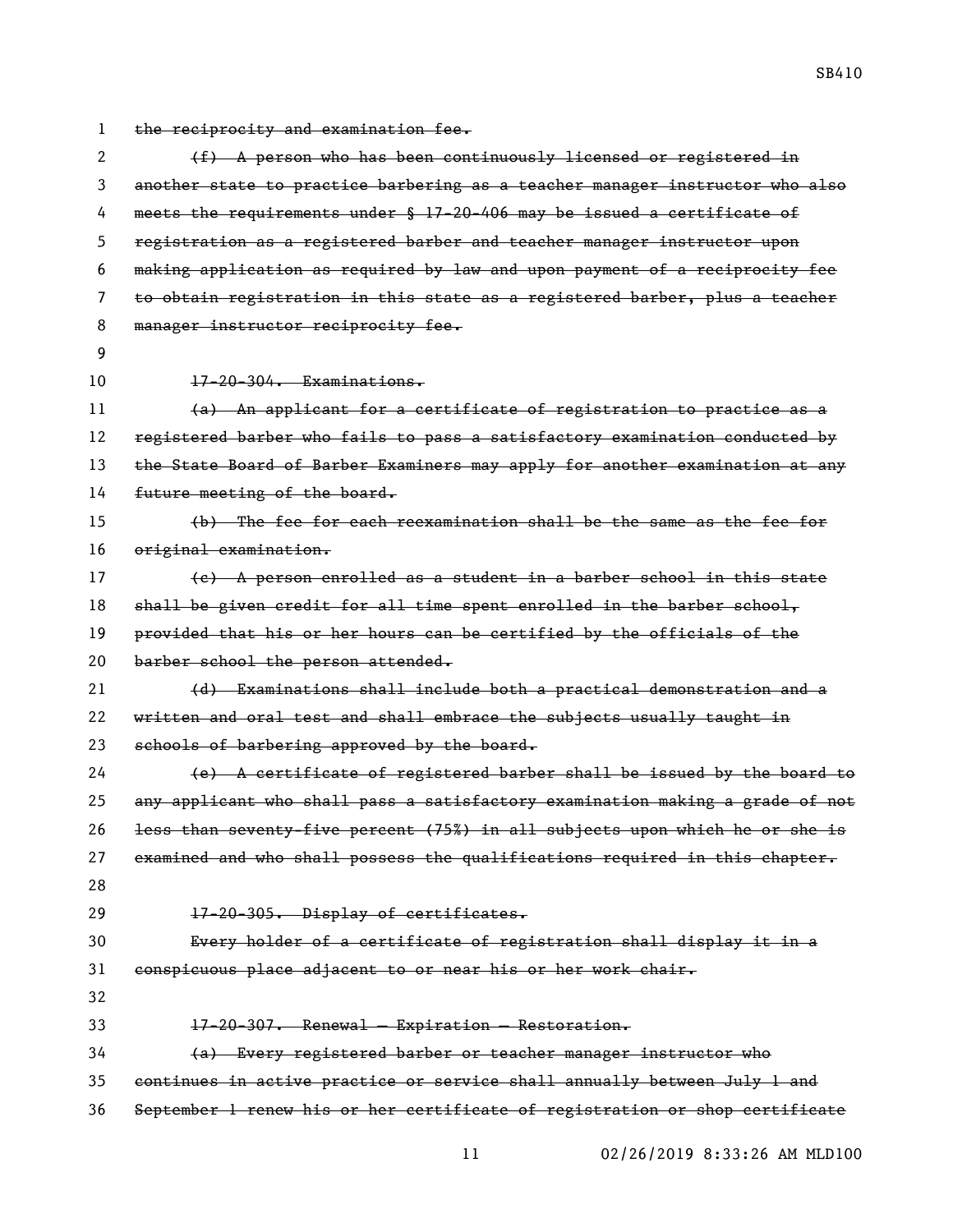| 1  | of registration by paying the required fee.                                   |
|----|-------------------------------------------------------------------------------|
| 2  | (b) Every certificate of registration which has not been renewed, as          |
| 3  | herein required, in any year shall expire on September 1 in that year.        |
| 4  | (e)(1) A registered barber or teacher manager instructor whose                |
| 5  | certificate of registration has expired may have his or her certificate or    |
| 6  | shop certificate of registration restored immediately upon payment of the     |
| 7  | required restoration fee.                                                     |
| 8  | $(2)$ (A) Any registered barber or teacher manager instructor who             |
| 9  | fails to keep his or her registration certificate renewed for not more than   |
| 10 | three (3) years may renew his or her certificate of registration upon payment |
| 11 | of the required restoration fee for each year of delinquency.                 |
| 12 | (B) If the time elapsed is more than three (3) years, he                      |
| 13 | or she must take and pass the required examination and pay the examination    |
| 14 | fee as set forth by the State Board of Barber Examiners.                      |
| 15 | $(d)$ (1) A barber who holds a current license in this state shall be         |
| 16 | issued a personal lifetime license at eighty (80) years of age upon his or    |
| 17 | her request.                                                                  |
| 18 | (2) However, the shop license of a barber under subdivision                   |
|    |                                                                               |
| 19 | $(d)$ (1) of this section shall be renewed yearly.                            |
| 20 |                                                                               |
| 21 | 17-20-308. Grounds for disciplinary action.                                   |
| 22 | The State Board of Barber Examiners may refuse to issue or renew or may       |
| 23 | suspend or revoke any certificate of registration, take other appropriate     |
| 24 | $disciplinary action, and impose a civil penalty as provided in § 17-20-310$  |
| 25 | for any of the following:                                                     |
| 26 | $(1)$ (A) Conviction of a felony shown by a certified copy of the             |
| 27 | record of the court of conviction.                                            |
| 28 | $(B)$ In accordance with $\S$ 5-14-129, the board shall refuse                |
| 29 | to issue or renew a certificate of registration or shall suspend or revoke a  |
| 30 | eertificate of registration for a barber who is a registered sex offender.    |
| 31 | (C) It is unlawful for a sex offender who is required to                      |
| 32 | register under the Sex Offender Registration Act of 1997, § 12-12-901 et      |
| 33 | seq., and who has been assessed as a Level 3 or Level 4 offender to knowingly |
| 34 | engage in an occupation or participate in a volunteer position that requires  |
| 35 | the sex offender to work or interact primarily and directly with a child      |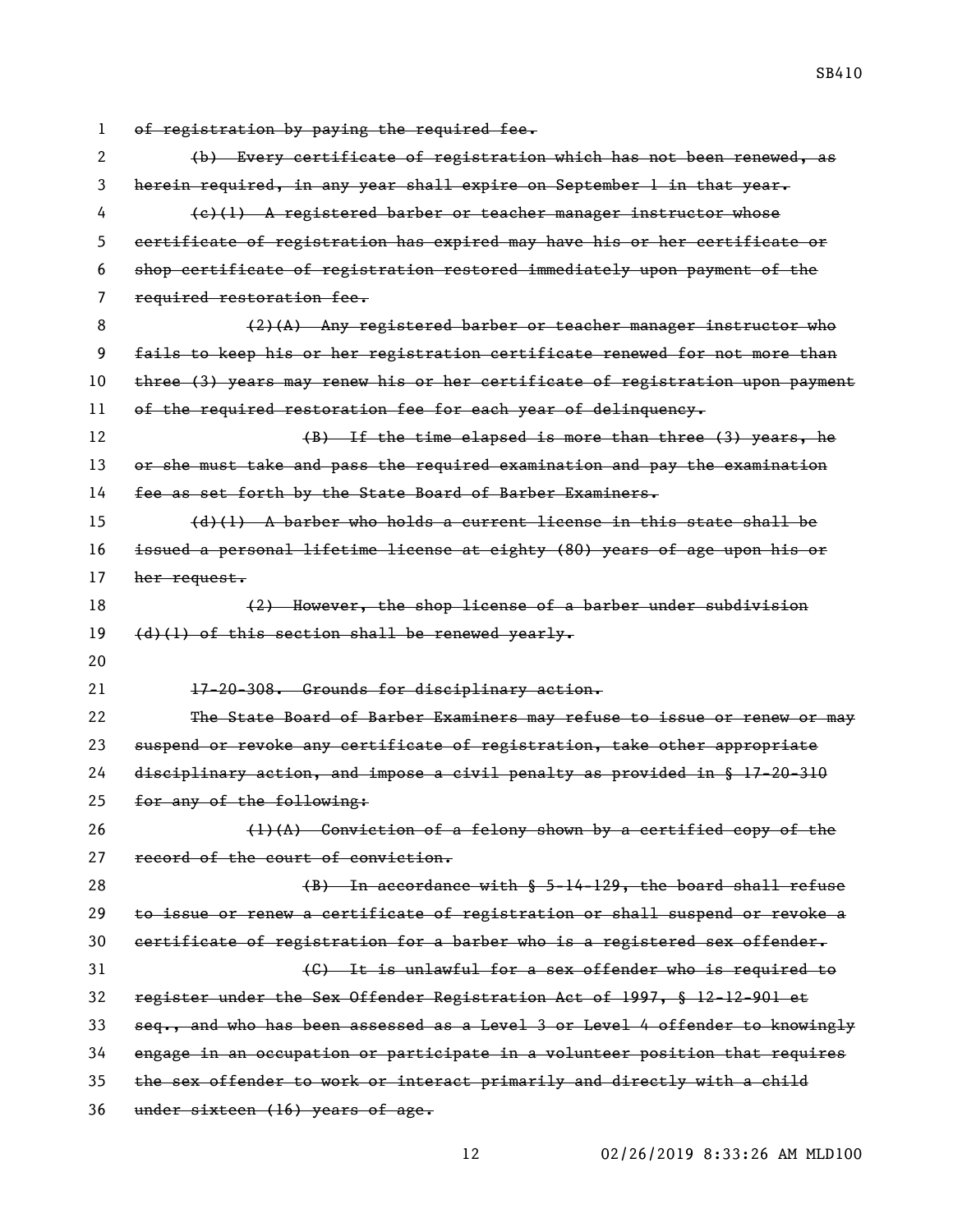| 1  | (D) A violation of this section is a Class D felony;                         |
|----|------------------------------------------------------------------------------|
| 2  | (2) Malpractice or gross incompetency;                                       |
| 3  | (3) Affliction of the applicant, registered barber, or                       |
| 4  | registered apprentice barber with an infectious or communicable disease;     |
| 5  | (4) Advertising by means of knowingly false or deceptive                     |
| 6  | statements:                                                                  |
| 7  | (5) Advertising, practicing, or attempting to practice under a               |
| 8  | trade name or name other than one's own;                                     |
| 9  | (6) Habitual drunkenness or habitual addiction to the use of                 |
| 10 | morphine, cocaine, or other habit-forming drugs;                             |
| 11 | (7) Immoral or unprofessional conduct;                                       |
| 12 | (8) The violation of any of the sanitary regulations promulgated             |
| 13 | by either the board or the Department of Health for the regulation of        |
| 14 | barbershops and barber schools; or                                           |
| 15 | (9) Continuing employment in a barbershop wherein the sanitary               |
| 16 | regulations of the board or the department promulgated for the regulation of |
| 17 | barbershops or barber schools are known by the registered barber or          |
| 18 | registered apprentice to be violated.                                        |
|    |                                                                              |
| 19 |                                                                              |
| 20 | 17-20-309. Denial, suspension, or revocation - Procedure.                    |
| 21 | (a) No action in refusing to issue or renew or in suspending or              |
| 22 | revoking a certificate of registration for any of the causes listed in § 17- |
| 23 | 20-308 shall be taken until the accused has been furnished with a statement  |
| 24 | of the specific charges against him or her and notice of the time and place  |
| 25 | of hearing thereof.                                                          |
| 26 | (b) The statement of charges and notice must be served personally upon       |
| 27 | the person or mailed to his or her last known address at least twenty (20)   |
| 28 | days before the hearing.                                                     |
| 29 | (e) The accused may be present at the hearing in person or by counsel,       |
| 30 | $or$ both.                                                                   |
| 31 | (d) Upon the hearing of any such proceeding, the State Board of Barber       |
| 32 | Examiners may administer oaths and may procure, by its subpoena, the         |
| 33 | attendance of witnesses and the production of relevant books and papers.     |
| 34 | (e) Any circuit court or any judge of a circuit court, either in term        |
| 35 | time or in vacation, upon application either of the accused or of the board  |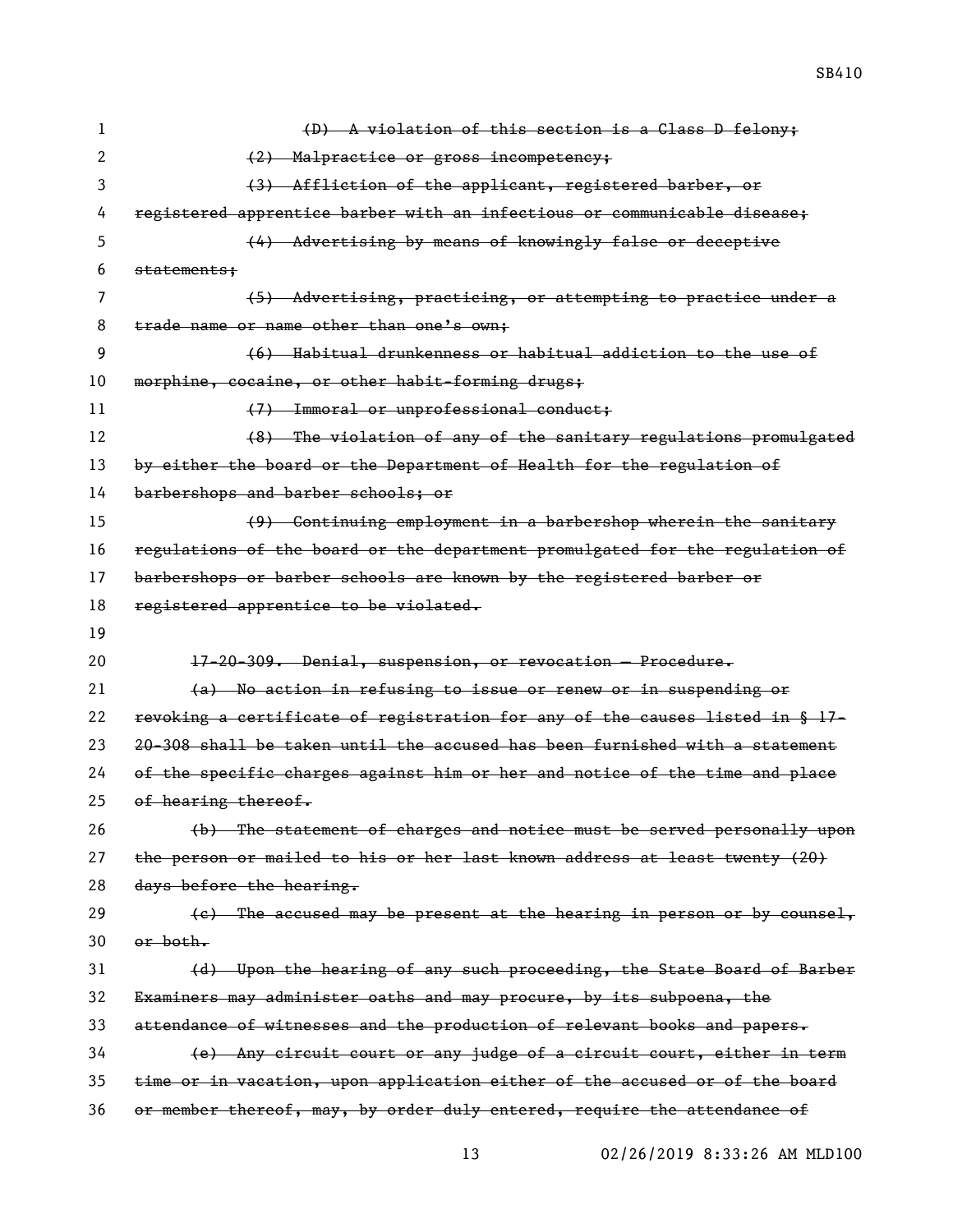| 1  | witnesses and the production of relevant books and papers before the board in |
|----|-------------------------------------------------------------------------------|
| 2  | any hearing relating to the refusal, suspension, or revocation of             |
| 3  | certificates of registration.                                                 |
| 4  | (f) If upon the hearing the board finds the charges are true, it may          |
| 5  | refuse to issue or renew a certificate of registration or may revoke or       |
| 6  | suspend the certificate if it has been issued.                                |
| 7  | $(g)$ Any person aggrieved by the action of the board, as provided in         |
| 8  | this section, may appeal from the action to the Pulaski County Circuit Court  |
| 9  | and to the Supreme Court as in other cases made and provided.                 |
| 10 |                                                                               |
| 11 | $17-20-310$ . Civil penalty.                                                  |
| 12 | (a) Whenever the State Board of Barber Examiners, after a hearing             |
| 13 | eonducted in accordance with the Arkansas Administrative Procedure Act, § 25- |
| 14 | 15-201 et seq., determines that any person has violated any provision of this |
| 15 | chapter or any rule promulgated by the board under this chapter, the board    |
| 16 | may impose a civil penalty on the person not to exceed two hundred fifty      |
| 17 | $d$ ollars $($ \$250 $)$ .                                                    |
| 18 | $(b)(1)$ If a licensed barber against whom a civil penalty has been           |
| 19 | imposed by the board fails to pay the penalty, the board may file an action   |
| 20 | in the Pulaski County Circuit Court to collect the civil penalty.             |
| 21 | $(2)$ If the board prevails in the action, the defendant shall be             |
| 22 | directed to pay, in addition to the civil penalty, reasonable attorney's fees |
| 23 | and costs incurred by the board in prosecuting the action.                    |
| 24 | (e) Any person aggrieved by the action of the board imposing civil            |
| 25 | penalties may appeal the decision in the manner and under the procedure       |
| 26 | prescribed in the Arkansas Administrative Procedure Act, § 25-15-201 et seq., |
| 27 | for appeals from administrative decisions.                                    |
| 28 |                                                                               |
| 29 | 17-20-401. Definitions.                                                       |
| 30 | As used in this subchapter, unless the context otherwise requires:            |
| 31 | (1) "College" includes a school of barbering, college of                      |
| 32 | barbering, barber school, barber college, and any other place or institution  |
| 33 | of instruction training persons to engage in the practice of barbering;       |
| 34 | (2) "Postsecondary school of barbering" means a school or                     |
| 35 | college that admits students who have a high school diploma or the equivalent |
| 36 | of a high school diploma who are beyond the age of compulsory school          |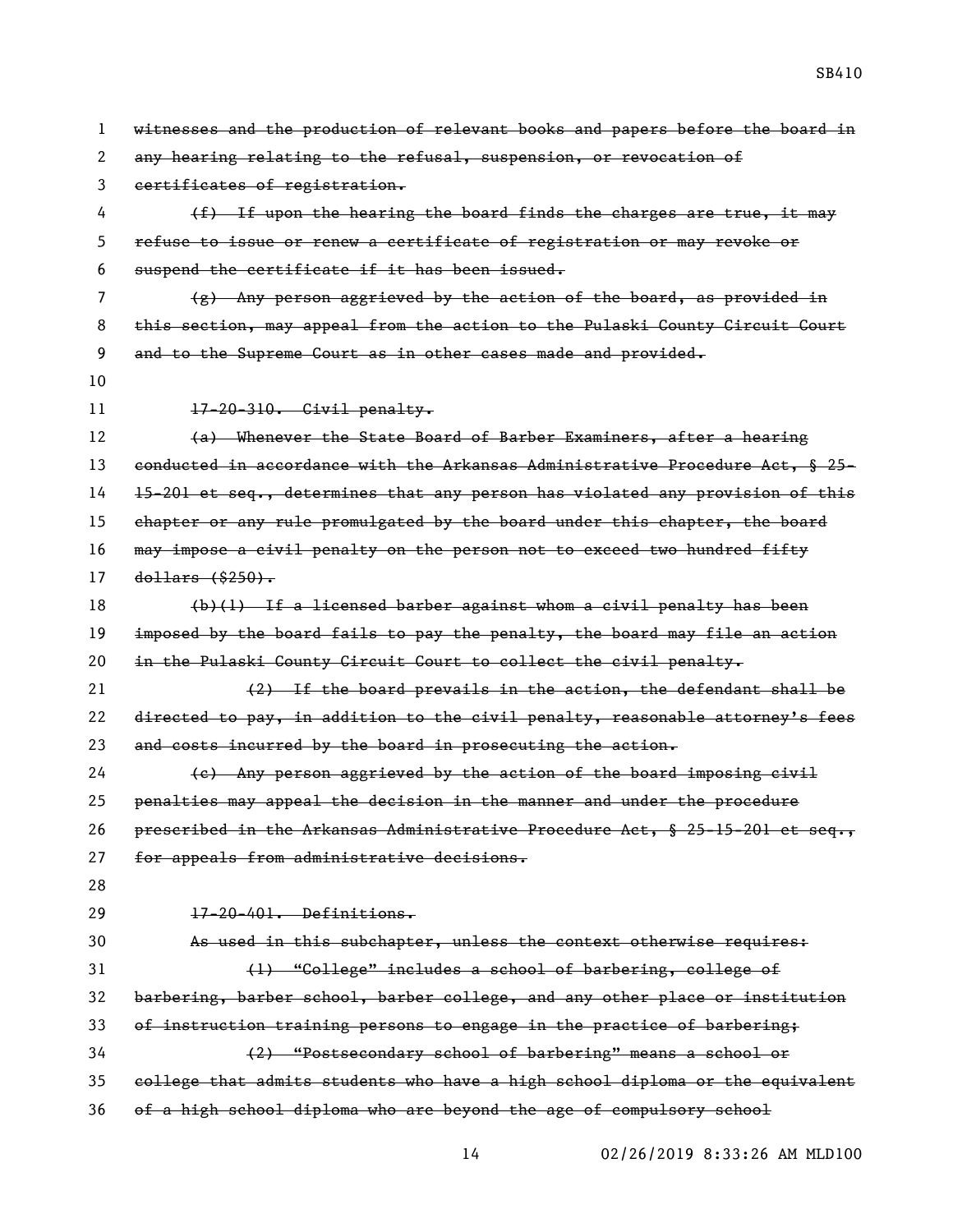| 1  | attendance in this state; and                                                 |
|----|-------------------------------------------------------------------------------|
| 2  | (3) "Secondary school of barbering" means:                                    |
| 3  | (A) A school that admits students who have completed grade                    |
| 4  | eight (8) or the equivalent of grade eight (8) and are at least sixteen and a |
| 5  | half $(16 \frac{1}{2})$ years of age; or                                      |
| 6  | (B) A school with enrollment made up of no more than fifty                    |
| 7  | percent (50%) of students with neither a high school diploma nor the          |
| 8  | equivalent of a high school diploma.                                          |
| 9  |                                                                               |
| 10 | 17-20-402. Enforcement - Authority of the State Board of Barber               |
| 11 | Examiners.                                                                    |
| 12 | (a) The State Board of Barber Examiners may commence and maintain all         |
| 13 | proper and necessary proceedings in order to enforce compliance with any      |
| 14 | provisions of the laws or rules pertaining to the practice of barbering and,  |
| 15 | in addition to other remedies, may enforce compliance by injunction.          |
| 16 | (b) Schools of barbering shall be conducted as provided under this            |
| 17 | subchapter.                                                                   |
| 18 | (e) A person, firm, or corporation desiring to conduct a school of            |
| 19 | barbering shall apply to the board for approval and will be inspected and     |
| 20 | approved before opening to the public.                                        |
| 21 | (d) The license issued by the board authorizes a school of barbering          |
| 22 | to transact operations in this state during the year for which the license is |
| 23 | issued, subject to the rules of the board.                                    |
| 24 | (e) This section shall not be construed as authorization or permission        |
| 25 | to conduct a school of barbering without a valid license or with an unexpired |
| 26 | <del>license.</del>                                                           |
| 27 | $(f)$ A license issued by the board shall designate on the written            |
| 28 | license whether the school of barbering is licensed as:                       |
| 29 | (1) A secondary school of barbering; or                                       |
| 30 | (2) A postsecondary school of barbering.                                      |
| 31 |                                                                               |
| 32 | 17-20-403. Application for registration - Public welfare                      |
| 33 | considerations.                                                               |
| 34 | (a) Every applicant for a certificate of registration to operate a new        |
| 35 | barber college shall offer proof sufficient to the State Board of Barber      |
| 36 | Examiners that the establishment of a new barber college in a particular area |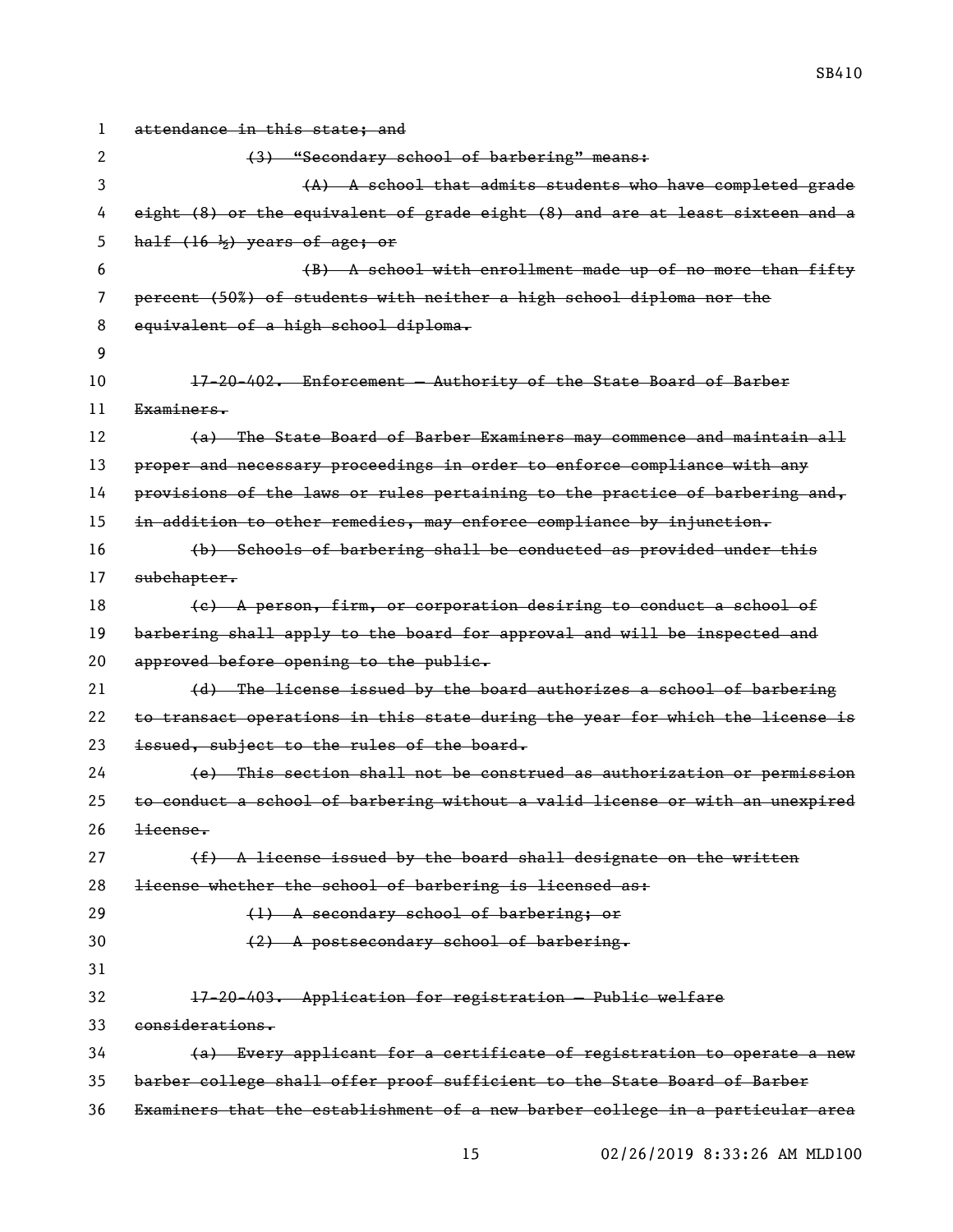will not be detrimental to the public welfare. (b) In considering whether the establishment of a new barber college in a particular area will be detrimental to the public welfare, the board shall consider the need for barber college facilities or additional barber college facilities, as the case may be, in the community where the proposed barber college is to be located, giving particular consideration to: (1) The economic character of the community; 8 (2) The adequacy of existing barbershops and barber colleges in that community; (3) The ability of the community to support the proposed barber college; 12 (4) The character of adjacent communities and the extent to which the establishment of the proposed barber college would draw patrons 14 from such adjacent communities; and (5) The social and economic effect of the establishment of a barber college on the community where it is proposed to be located and on the 17 adjacent communities. 19 17-20-404. Application for registration – Contents.  $(a)$  An application for a license and approval as a registered school or college of barbering shall contain, under oath of the applicant or proper 22 officer of a corporation or association, the following: (1) The full name of the applicant, person, association, or corporation; (2) The exact location where the school or college is located or 26 proposed to be located: 27 (3) Whether or not the school or college is owned or leased and, 28 if leased, the name and residence of the owner  $or$ , if a corporation, the directors and stockholders thereof; (4) A detailed drawing of the premises where the instruction is 31 to take place, including the: 32 (A) Size of the building; (B) Number of chairs available; (C) Sanitary facilities; (D) Name, number, and qualifications of the teachers on the staff; and

02/26/2019 8:33:26 AM MLD100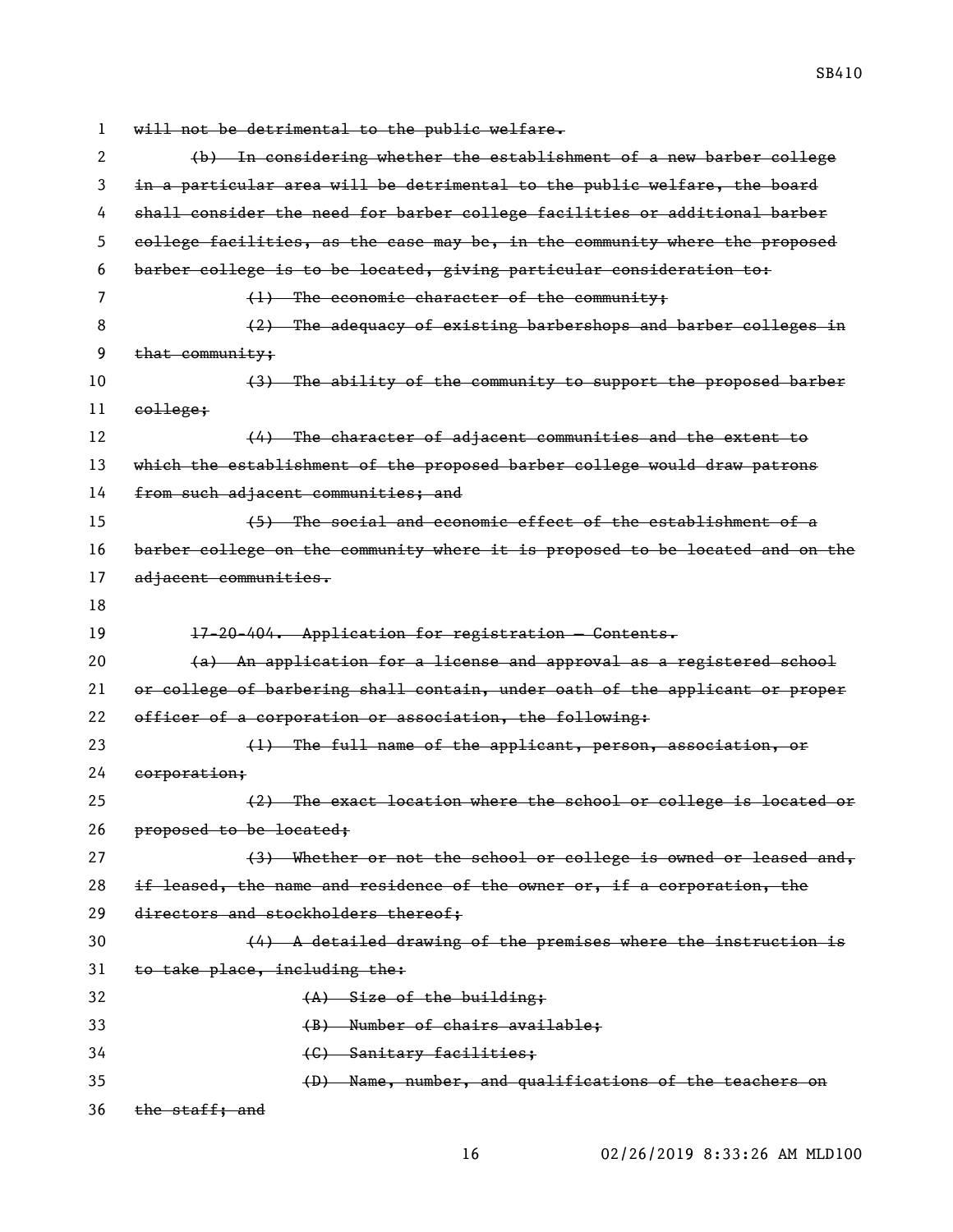(E) Proposed number of students; 2 (5) A statement, certified to by a public accountant licensed to practice in this state, of the assets and liabilities of the person or firm 4 making the application; (6) Evidence that a financial responsibility bond for faithful performance of duty has been secured; and (7) Evidence that a performance bond of ten thousand dollars (\$10,000) guaranteeing the operation of the school or college has been secured. (b) A barber school or barber college shall not be approved on any premises or in any building or part of a building unless a physical barrier of solid construction separates the barber school or barber college from all 13 other businesses, occupations, or establishments conducted on the same premises or in the same building or part thereof. 17-20-405. Licensing prerequisites — Managers and teachers. A school or college of barbering shall not be approved by the State Board of Barber Examiners and a license shall not be issued to operate or conduct any school or college of barbering until the following provisions are 20 complied with: 21 (1) The faculty are registered teacher manager instructors under 22 this subchapter: (2) At least one (1) approved teacher manager instructor is teaching at the school or college of barbering at all times and in charge of each daily class in theoretical scientific study, scientific barbering 26 practice, and general barbering practice at all times; and 27 (3) One (1) teacher manager instructor is provided for every twenty (20) students. 17-20-406. Teacher manager instructor certification. (a)(1) Application for examination for a teacher manager instructor certificate shall be filed with the State Board of Barber Examiners on blank forms prepared and furnished by the board and shall be accompanied by the fee prescribed in § 17-20-409.  $(2)$  A teacher manager instructor shall be:

```
\left(\text{A}\right) Twenty-one (21) years of age; and
```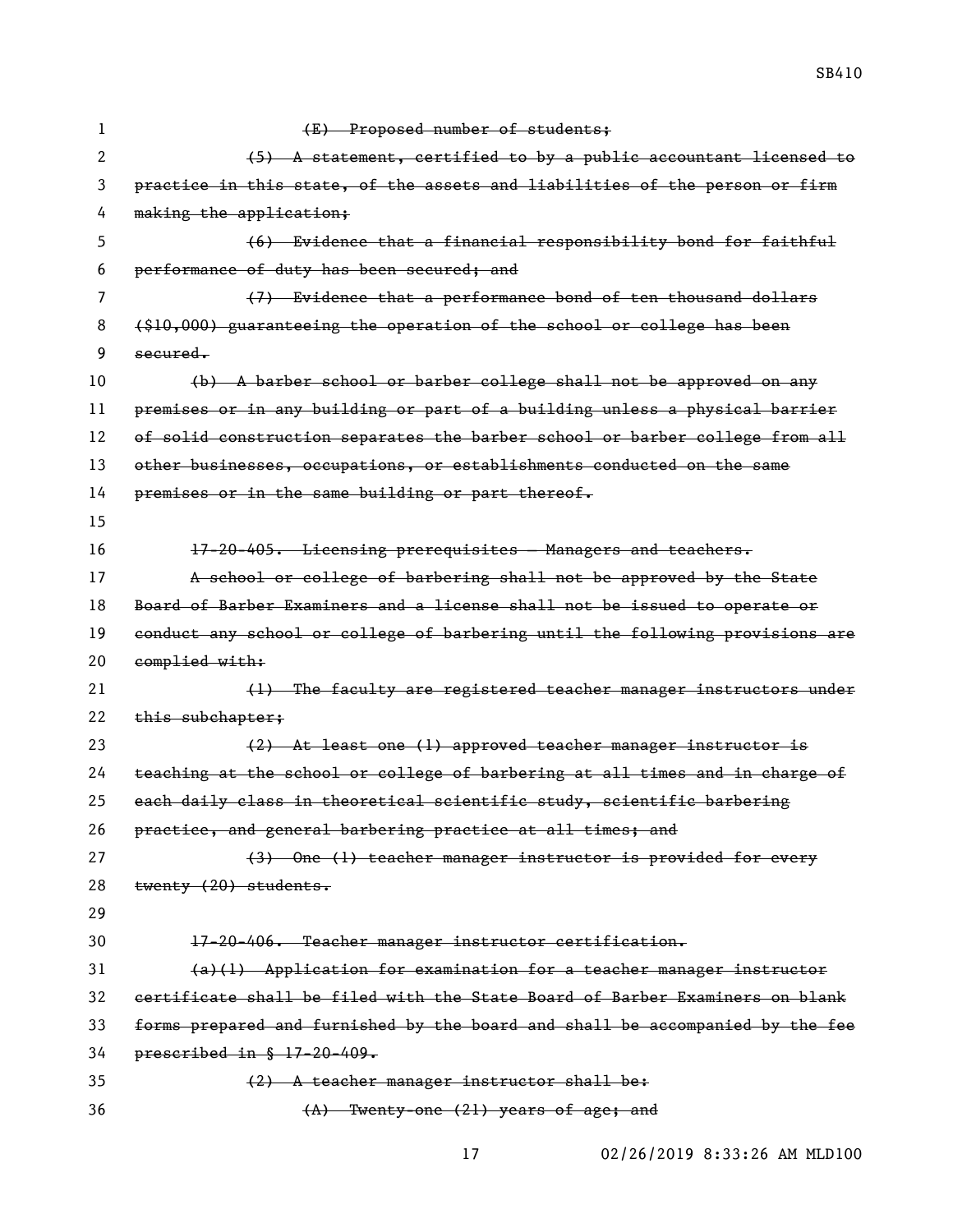(B) A currently licensed barber who has: 2 (i) One (1) year of experience as a barber; 3 (ii) A high school diploma or the equivalent of a 4 high school diploma; and (iii) Completed a postgraduate course of six hundred (600) hours in barber teacher theory in an approved school. (3) An applicant for a teacher manager instructor certificate shall take a written test and demonstrate to the board his or her competency on a subject assigned by the board from the textbook on one (1) of the following subjects: 11 (A) Haircutting; (B) Permanent waving; 13 (G) Hair coloring; 14 (D) Hair styling; (E) Chemical processing; or 16 (F) Shaving. (b) A person who has been continuously licensed or registered in 18 another state to practice barbering and who also meets the requirements under this chapter may be issued a certificate of registration as a registered teacher manager instructor upon making application as required by law and upon payment of the reciprocity fee to obtain registration in this state as a 22 registered barber, plus the teacher manager instructor reciprocity fee. 23 (e) A teacher manager instructor shall have received not less than eight (8) hours of additional training in an instructor's training seminar or continuing education course certified by the board on a yearly basis before renewal of his or her teacher manager instructor license. 17-20-407. Curriculum.  $(A)$  A school or college of barbering shall not be approved by the State Board of Barber Examiners and a license shall not be issued to operate or conduct any school or college of barbering until the applicant demonstrates to the board that it is fully qualified to thoroughly educate 33 and instruct students in all subjects necessary and required to qualify them as competent barbers. (b) A school of barbering shall not be approved by the board unless

 $36 \frac{\text{it}}{\text{it}}$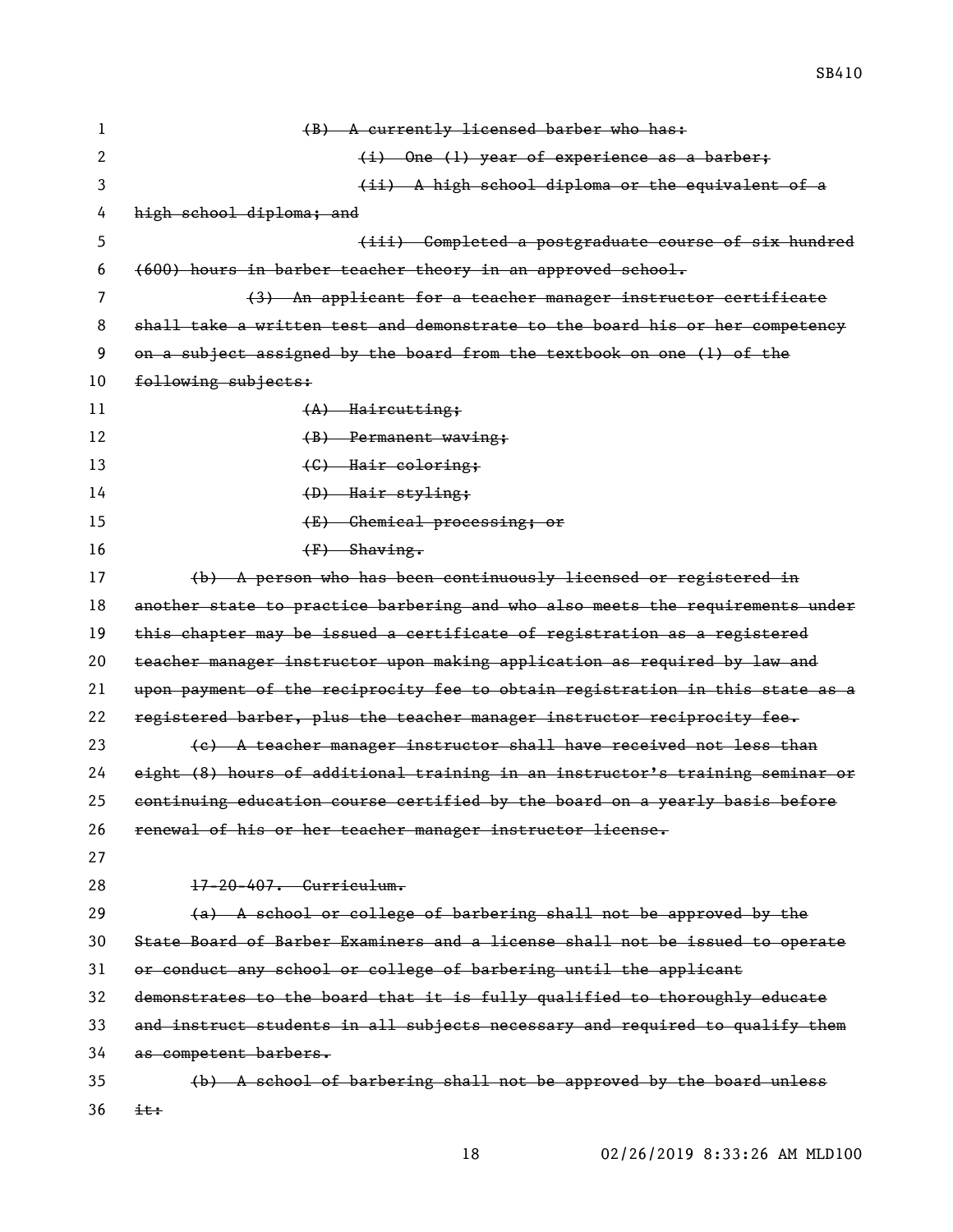1 (1) Meets the admission requirements under this subchapter; and 2  $(2)(A)$  Requires as a prerequisite to graduation a course of 3 instruction and practice of not fewer than five hundred fifty (550) hours for 4 licensed cosmetologists, and for all other students not less than one 5 thousand five hundred (1,500) hours of continuous study and practice of not 6 more than eight (8) hours in any one (1) day, five (5) days a week, within a 7 period of not fewer than nine (9) months from the date of enrollment. 8 (B) The course of instruction shall include the following 9 subjects, with the curriculum hours as specified in the rules and procedures  $10$  of the board: 11 (i) Scientific fundamentals for barbering; 12 (ii) Physiology; 13 (iii) Hygiene; 14 (iv) Elementary chemistry relating to sterilization 15 and antisepties; 16 (v) Massaging and manipulating the muscles of the 17 face, neck, and scalp; 18 (vi) Hair cutting; 19 (vii) Bobbing; 20 <del>(viii) Waving;</del> 21 (ix) Shaving; 22 (x) Beard trimming; and 23 (xi) Chemical services. 24 (c) Each barber college shall abide by the following guidelines: 25 (1) Conduct a course of study and training which shall consist 26 of not fewer than five hundred fifty (550) hours for students who are 27 licensed cosmetologists, and as to all other students not fewer than one 28 thousand five hundred  $(1,500)$  clock hours. The average daily schedule of each 29 student shall consist of the following: 30 (A) One and one-fourth (1¼) clock hours of theoretical 31 study in a classroom;  $(B)$  One and one-fourth  $(1\frac{1}{2})$  clock hours of scientific 33 barber practice in a classroom other than general clinic; and 34 (C) Five (5) clock hours of general barber practice. Each 35 barber college shall average five (5) services per day per student; 36 (2) Teach no fewer than one-third (1/3) of its total enrollment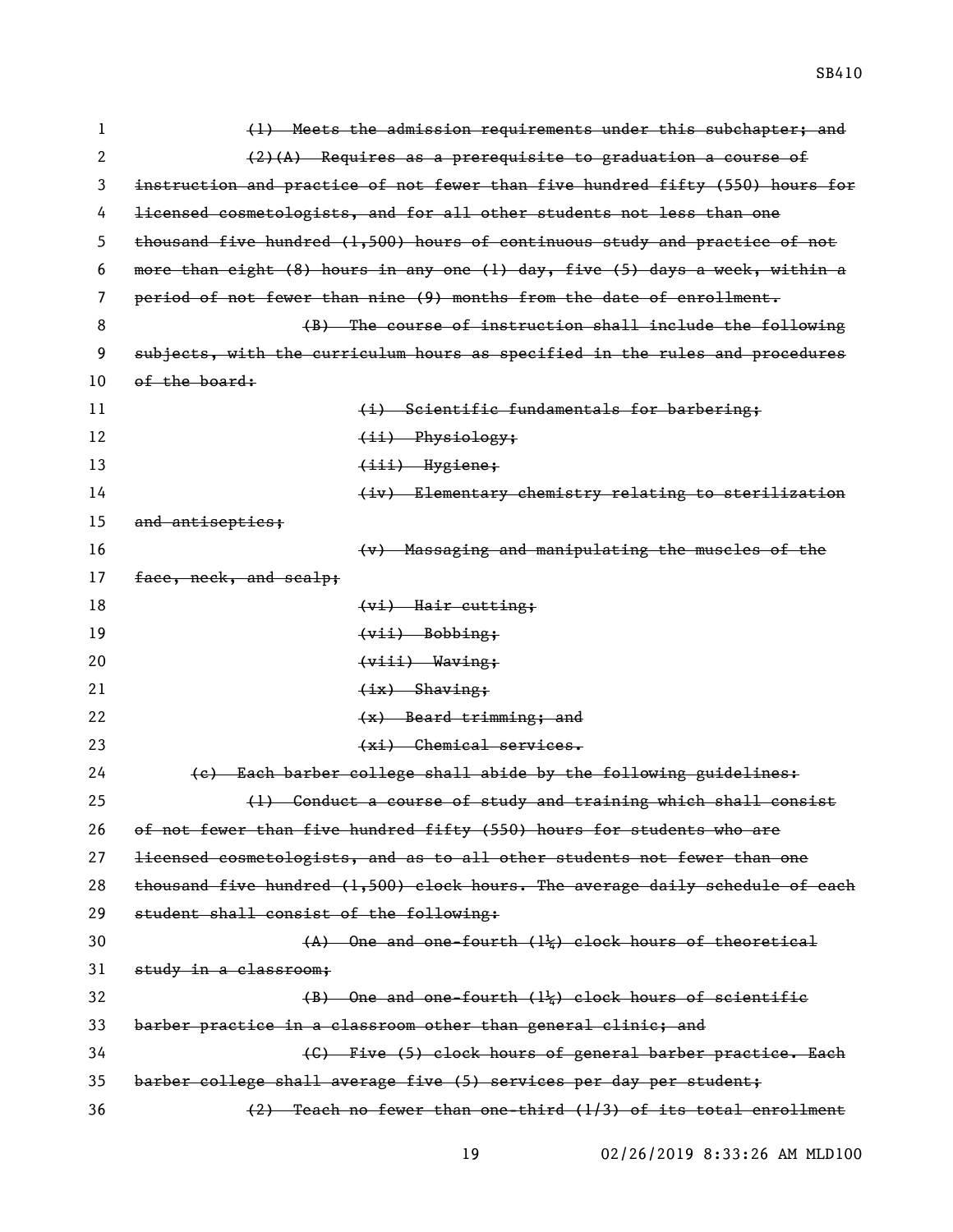scientific barbering practice, theory, or general barber practice at one (1)  $\times$   $\times$   $\times$  (3) Post a daily schedule of its course of study in its general 4 elinic where it can be easily read by all students; and (4) Require a maximum attendance in all subjects. A student shall not be permitted to spend more than eight (8) hours in the college in 7 any one  $(1)$  day. 8 (d) The board shall promulgate rules that distinguish between a secondary and a postsecondary education curriculum. 17-20-408. Facility — Equipment. (a)(1) A school or college of barbering shall not be approved by the State Board of Barber Examiners and a license shall not be issued to operate or conduct any school or college of barbering until one (1) chair is available for each student. (2) The chairs shall be five feet (5') from center to center with one (1) shampoo bowl with hot and cold running water for every two (2) barber chairs. (b) Each barber college shall have within the premises in which it is located adequate space to accommodate all facilities required by the board. Each barber chair in each college shall be of such construction that it may readily be cleaned, and it shall be mechanically workable and in good working order. (c) Square foot requirements for a barber school or college shall be 25 determined by the board. 26 (d) The classroom shall be equipped with sufficient seating capacity for all students attending the classroom and shall have the following equipment: 29 (1) One (1) shampoo sink with hot and cold running water for every two (2) barber chairs to be approved for scientific practice classes; (2) One (1) chalkboard or the equivalent of a chalkboard not 32 less than six feet by three and one-half feet  $(6' \times 3\frac{1}{2})$  in size; (3) One (1) chart of the skin and hair; (4) One (1) chart of the muscles of the head, face, and neck; (5) One (1) chart of the nerves of the head, face, and neck;

(6) One (1) chart of the bones of the head and face;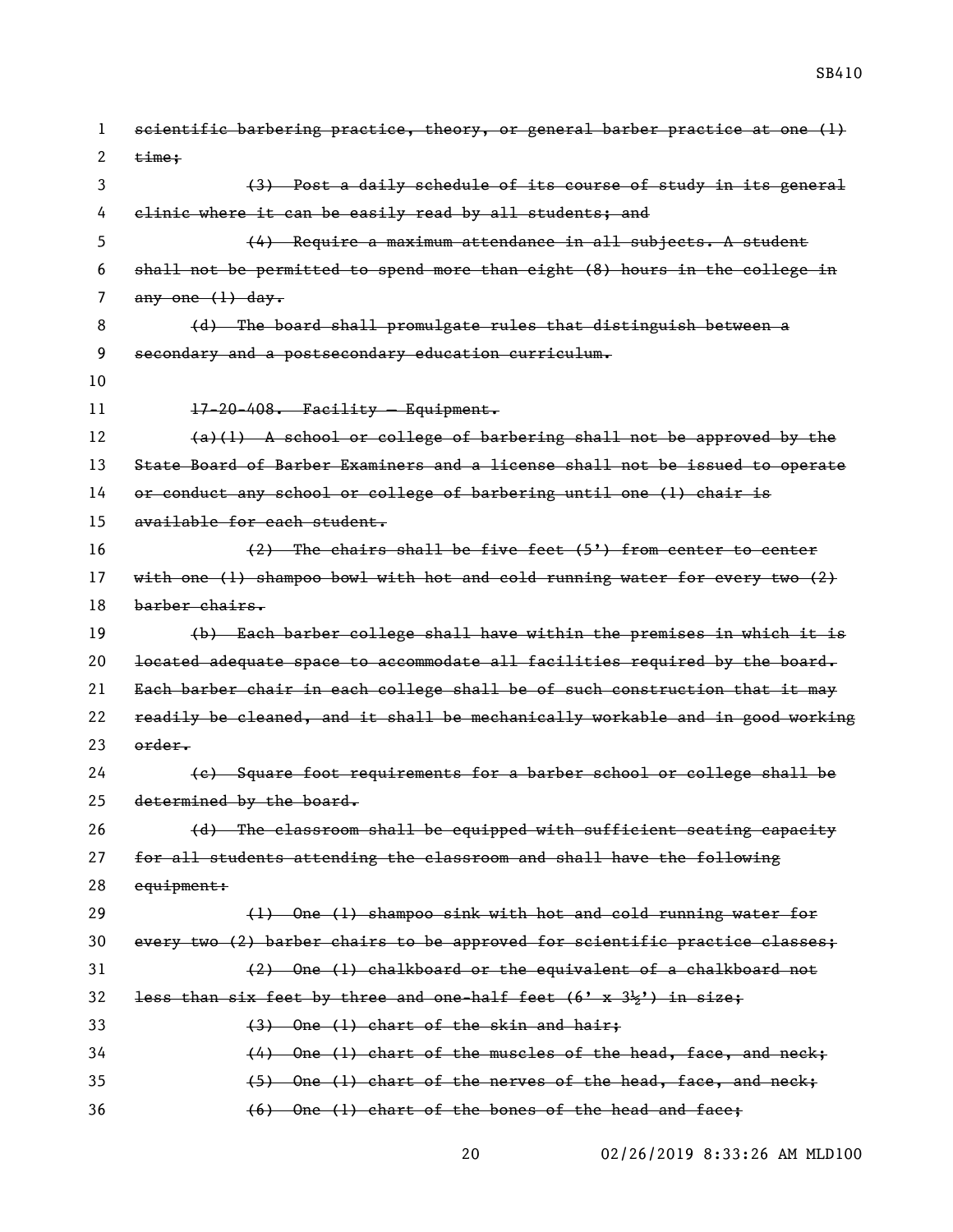| 1  | (7) One (1) chart of the blood supplied to the head and face;                 |
|----|-------------------------------------------------------------------------------|
| 2  | $(8)$ One (1) standard dictionary;                                            |
| 3  | $(9)$ One (1) medical dictionary; and                                         |
| 4  | $(10)$ One (1) microscope for the study of bacteria.                          |
| 5  | (e) The floor of the practical training room shall be covered with            |
| 6  | tile or any type of water-resistant material and shall have available the     |
| 7  | following equipment and facilities:                                           |
| 8  | (1) A minimum of fifteen (15) barber chairs in modern and new                 |
| 9  | condition:                                                                    |
| 10 | $(2)$ One (1) shampoo bowl for each two (2) chairs;                           |
| 11 | (3) One (1) closed cabinet for tools and linens for each chair;               |
| 12 | (4) One (1) approved soiled towel container with hinged lid or                |
| 13 | door for each chair:                                                          |
| 14 | (5) One (1) disinfecting solution container for each chair                    |
| 15 | adequate in size to accommodate all instruments to be used on each patron;    |
| 16 | (6) One (1) ultraviolet lamp for every twenty (20) students or a              |
| 17 | fraction thereof:                                                             |
| 18 | (7) One (1) infrared generator for every twenty (20) students or              |
| 19 | a fraction thereof;                                                           |
| 20 | (8) One (1) high-frequency unit for every twenty (20) students                |
| 21 | or a fraction thereof;                                                        |
| 22 | (9) One (1) mechanical hand vibrator for every ten (10) students              |
| 23 | or a fraction thereof;                                                        |
| 24 | $(10)$ One $(1)$ hair dryer; and                                              |
| 25 | (11) One (1) time clock to verify student hours of daily                      |
| 26 | attendance to be submitted to the board by the tenth day of each month.       |
| 27 | (f) Each barber college shall have adequate ventilating and lighting          |
| 28 | equipment approved by the board.                                              |
| 29 | (g) Each barber college having both men and women in its enrollment           |
| 30 | shall provide one (1) restroom for men and one (1) restroom for women.        |
| 31 |                                                                               |
| 32 | $17 - 20 - 409$ . Fees.                                                       |
| 33 | (a) No school or college of barbering shall be approved by the State          |
| 34 | Board of Barber Examiners and no license shall be issued to operate or        |
| 35 | conduct any school or college of barbering until the applicant pays the       |
| 36 | initial license fee of five hundred dollars (\$500). Thereafter the school or |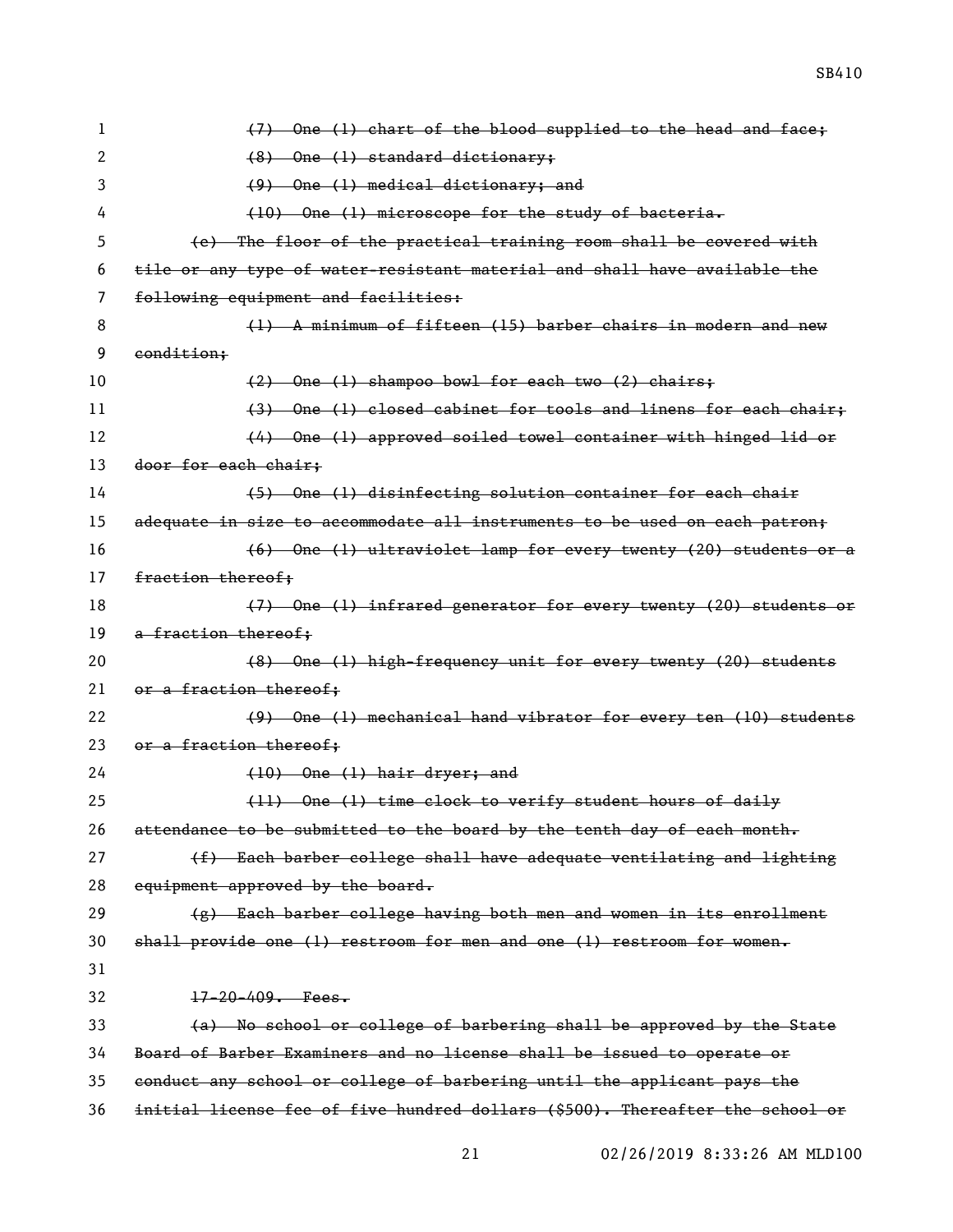| 1  | college shall pay an annual renewal fee of one hundred fifty dollars (\$150). |
|----|-------------------------------------------------------------------------------|
| 2  | (b) Other fees applicable to barber schools or colleges are:                  |
| 3  | (1) Teacher, manager, or instructor examination<br>\$80.00                    |
| 4  | 40.00<br>(2) Teacher, manager, or instructor license                          |
| 5  | (3) Restoration of a teacher, manager, or instructor license                  |
| 6  | 48.00.                                                                        |
| 7  |                                                                               |
| 8  | 17-20-410. Revocation or suspension of certificate.                           |
| 9  | The State Board of Barber Examiners may revoke or suspend any                 |
| 10 | certificate of school license or registration upon finding that the school or |
| 11 | college fails to comply with the provisions of this subchapter or with the    |
| 12 | rules and regulations prescribed by the board.                                |
| 13 |                                                                               |
| 14 | 17-20-420. Application for enrollment.                                        |
| 15 | (a) A school of barbering shall not enroll or admit any student               |
| 16 | thereto unless the student makes and files in duplicate a duly verified       |
| 17 | application. This application shall be of such form and contain such matters  |
| 18 | as the State Board of Barber Examiners may prescribe.                         |
| 19 | (b) One (1) copy of the application shall be retained by the school           |
| 20 | enrolling or admitting the student, and one (1) copy shall be filed by the    |
| 21 | school with the board, along with the fee prescribed for the administration   |
| 22 | of the student application and student license.                               |
| 23 |                                                                               |
| 24 | 17-20-421. Applicants for admission or examination - Qualification.           |
| 25 | $(a)(1)$ Every applicant for entrance as a student in a barber college        |
| 26 | or for admittance to examination to receive a certificate of registration as  |
| 27 | a registered barber shall have a diploma showing completion of grade eight    |
| 28 | (8) or a certification of equivalency.                                        |
| 29 | (2) All students of barbering shall be registered with the State              |
| 30 | Board of Barber Examiners before hours can be obtained.                       |
| 31 | (3) The application for enrollment shall be accompanied with                  |
| 32 | identification of the applicant in the form of his or her Social Security     |
| 33 | number, driver's license, and two (2) passport-sized photographs of the       |
| 34 | applicant with the name of the applicant on the back.                         |
| 35 | (b) A student shall complete a reenrollment form with the appropriate         |
| 36 | administrative fee whenever a change of schools occurs or upon reenrollment.  |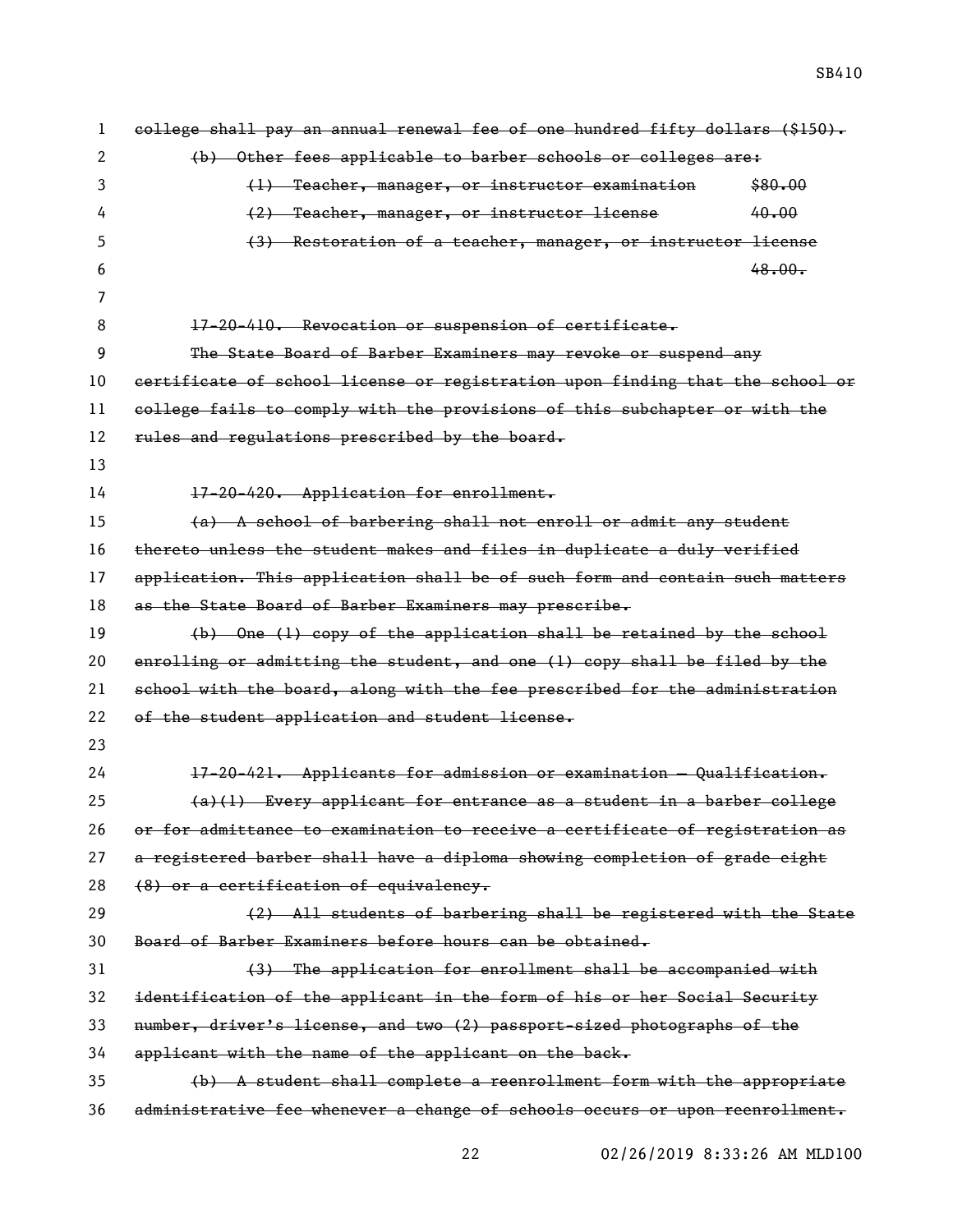17-20-422. Application for examination. Each applicant for an examination shall: (1) Make application to the State Board of Barber Examiners at least ten (10) business days before the examination date and submit proof 6 under the applicant's oath of the particular qualifications of the applicant, including the certification by school officials of the number of hours 8 attended: and (2) Pay the required fee to the board as provided by law. 11 17-20-423. Sanitary rules and regulations. Each barber college shall furnish each student upon enrollment a copy 13 of the rules and regulations governing sanitary conditions of barber shops of 14 this state as registered with the Secretary of State. 16 17-20-424. Inspection of student work. (a) Each barber college shall require that a patron shall not be released from a chair after being served by a student until all the work 19 performed by the student has been thoroughly inspected and approved by a  $20 \text{ teacher}$ 21 (b) In each licensed school of barbering: 22 (1) A student shall not engage in any work upon a client until 23 he or she has had the required number of hours of instruction; (2) A school shall not advertise student work to the public 25 through any medium unless the work is designated as student work; and (3) A school may allow a student to volunteer in charity or special events held outside the school if the following conditions are met: 28 (A) The student agrees to participate: (B) The student is accompanied by and acts under the direct supervision of a licensed instructor; and (C) The school maintains the required student-to-teacher ratios. 17-20-501. Scope of employment. A certified barber technician may be employed in a licensed barbershop and may assist the barber in shampooing and sanitizing so long as the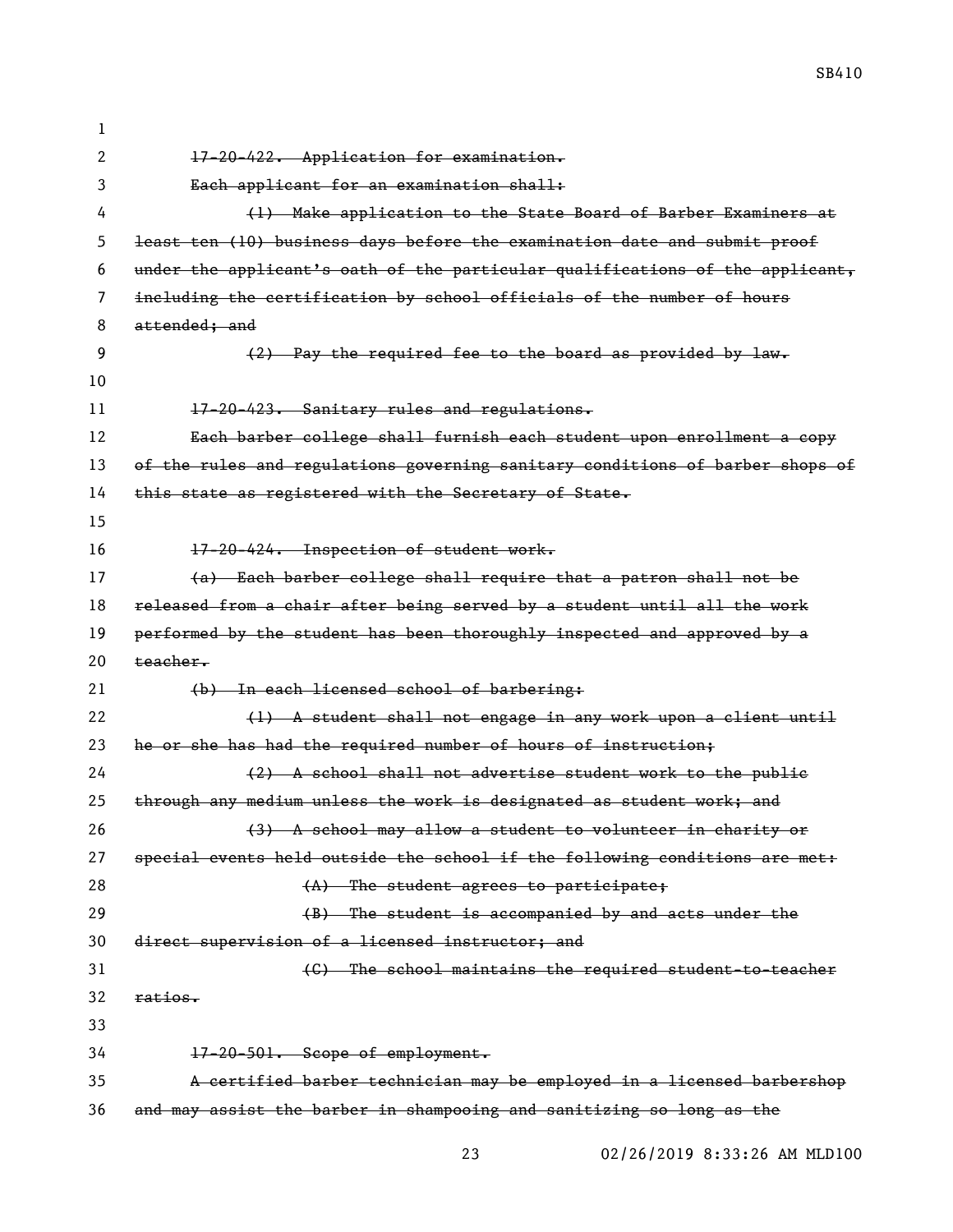| $\mathbf{1}$ | shampooing and sanitizing is done and performed under the direct personal     |
|--------------|-------------------------------------------------------------------------------|
| 2            | supervision of a licensed barber. The barber technician shall not be          |
| 3            | permitted to cut or style hair or otherwise engage in the practice of         |
| 4            | barbering.                                                                    |
| 5            |                                                                               |
| 6            | 17-20-502. Certification.                                                     |
| 7            | The State Board of Barber Examiners shall issue a barber technician           |
| 8            | certification to a barbershop that is current with its shop and technician    |
| 9            | licenses.                                                                     |
| 10           |                                                                               |
| 11           | 17-20-503. Certificate authorizing barbershop to continue to employ.          |
| 12           | Upon application from a currently licensed barbershop and upon receipt        |
| 13           | of the application fee of thirty-five dollars (\$35.00), the State Board of   |
| 14           | Barber Examiners shall issue a certificate authorizing the licensed           |
| 15           | barbershop to continue to employ not more than two (2) persons as barber      |
| 16           | technicians.                                                                  |
| 17           |                                                                               |
| 18           | Arkansas Code § 17-26-102(a)(2)(A), concerning the<br>SECTION 3.              |
| 19           | definition of "cosmetological establishment" under the laws governing         |
| 20           | cosmetology and related occupations, is amended to read as follows:           |
| 21           | (A)<br>The branch of manicuring as practiced in barbershops                   |
| 22           | licensed by the Cosmetology Technical Advisory Committee and complying with   |
| 23           | the provisions of this chapter Jails, prisons, or penitentiaries; and         |
| 24           |                                                                               |
| 25           | SECTION 4. Arkansas Code § 17-26-102(b)(1), concerning the description        |
| 26           | of the art of cosmetology under the laws governing cosmetology and related    |
| 27           | occupations, is amended to read as follows:                                   |
| 28           | Arranging, dressing, curling Curling, waving, machineless<br>(1)              |
| 29           | permanent waving, permanent waving, cleansing, eutting, singeing, bleaching,  |
| 30           | tinting, coloring, straightening, dyeing, brushing, beautifying, or otherwise |
| 31           | treating by with any chemical means the hair of any person an individual or   |
| 32           | wigs or hairpieces;                                                           |
| 33           |                                                                               |
| 34           | SECTION 5. Arkansas Code § $17-26-102(a)$ , concerning definitions under      |
| 35           | the laws governing cosmetology and related occupations, is amended to add an  |
| 36           | additional subdivision to read as follows:                                    |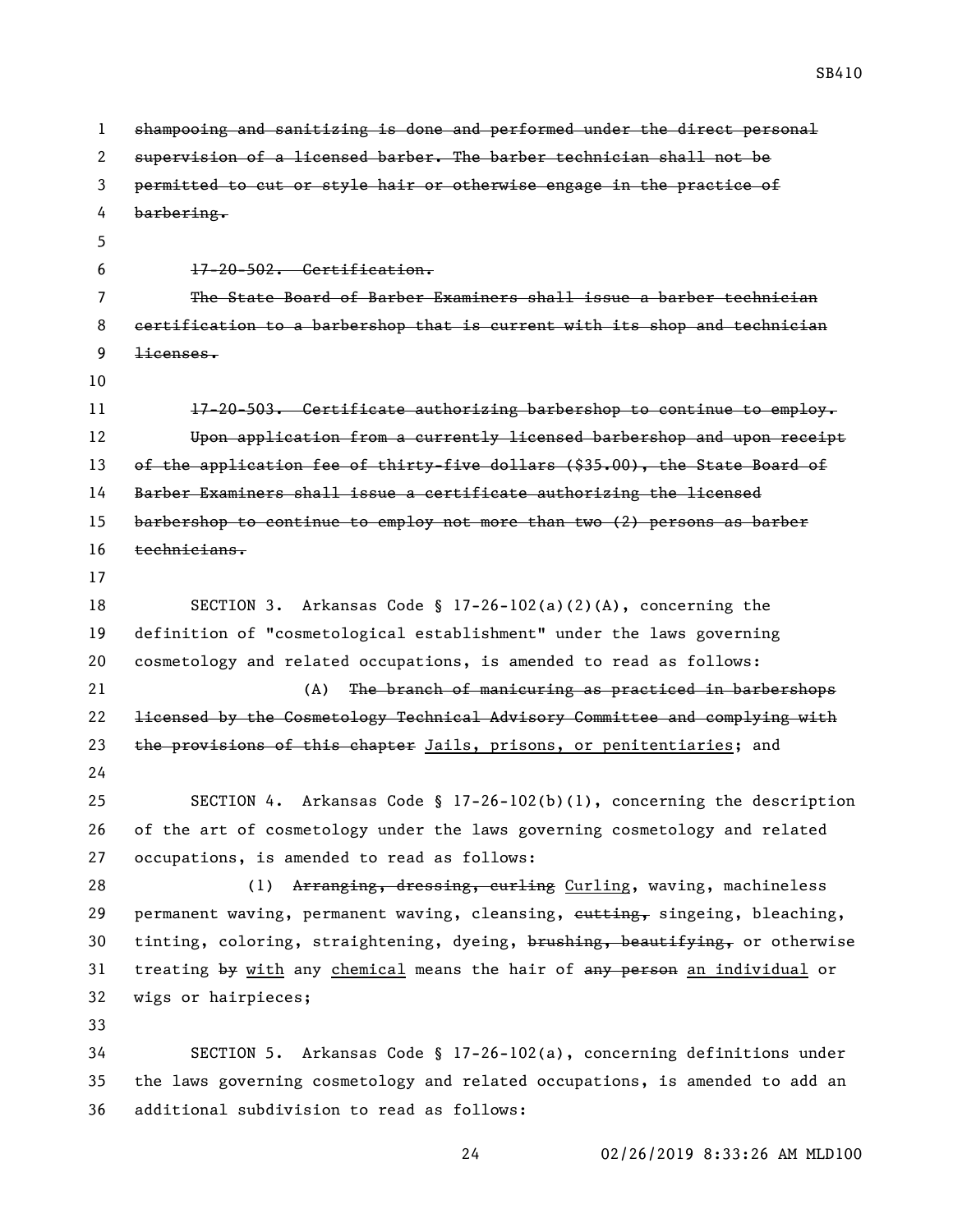| $\mathbf 1$  | $(9)(A)$ "Barbering" means any one (1) or any combination of the              |
|--------------|-------------------------------------------------------------------------------|
| $\mathbf{2}$ | following practices when performed for cosmetic purposes and done for the     |
| 3            | public generally for pay, either directly or indirectly in any location, and  |
| 4            | is not considered the practice of cosmetology:                                |
| 5            | (i) Shaving or trimming the beard by any method,                              |
| 6            | including the use of a straight razor;                                        |
| 7            | (ii) Cutting hair;                                                            |
| 8            | (iii) Giving facial and scalp massage or application                          |
| 9            | of oils, creams, lotions, or other preparations, either by hand or mechanical |
| 10           | appliances;                                                                   |
| 11           | (iv) Shampooing; and                                                          |
| 12           | (v) Applying cosmetic preparations, antiseptics,                              |
| 13           | powders, oils, clays, or lotions to the scalp, face, or neck.                 |
| 14           | "Barbering" does not include the use of any chemical<br>(B)                   |
| 15           | process or application of any chemical by any means to the hair of an         |
| 16           | individual, wig, or hairpiece.                                                |
| 17           |                                                                               |
| 18           | SECTION 6. Arkansas Code § 17-26-103 is amended to read as follows:           |
| 19           | 17-26-103. Scope of chapter.                                                  |
| 20           | The following persons are exempt from this chapter:<br>(a)                    |
| 21           | (1) All persons authorized by the laws of this state to practice              |
| 22           | medicine, surgery, dentistry, pharmacy, osteopathy, chiropractic,             |
| 23           | naturopathy, nursing, or podiatry;                                            |
| 24           | Barbers insofar as their usual and ordinary vocation and<br>(2)               |
| 25           | profession is concerned;                                                      |
| 26           | Employees employed to render cosmetological services in the<br><del>(3)</del> |
| 27           | course of and incidental to the business of employers engaged in the          |
| 28           | theatrical, radio, television, or motion picture production industry;         |
| 29           | $(4)(3)$ Individuals and employees rendering cosmetological                   |
| 30           | services in the course of, in connection with, and incidental to the          |
| 31           | preparation of bodies for burial, or the business of embalmers and            |
| 32           | undertakers;                                                                  |
| 33           | $\overline{(4)}$ Direct-care staff as defined in § 20-10-1401 who provide     |
| 34           | routine personal hygiene and related daily care services to residents of      |
| 35           | nursing facilities as defined in § 20-10-1401 and for which the fee is        |
| 36           | included in the monthly facility charges; and                                 |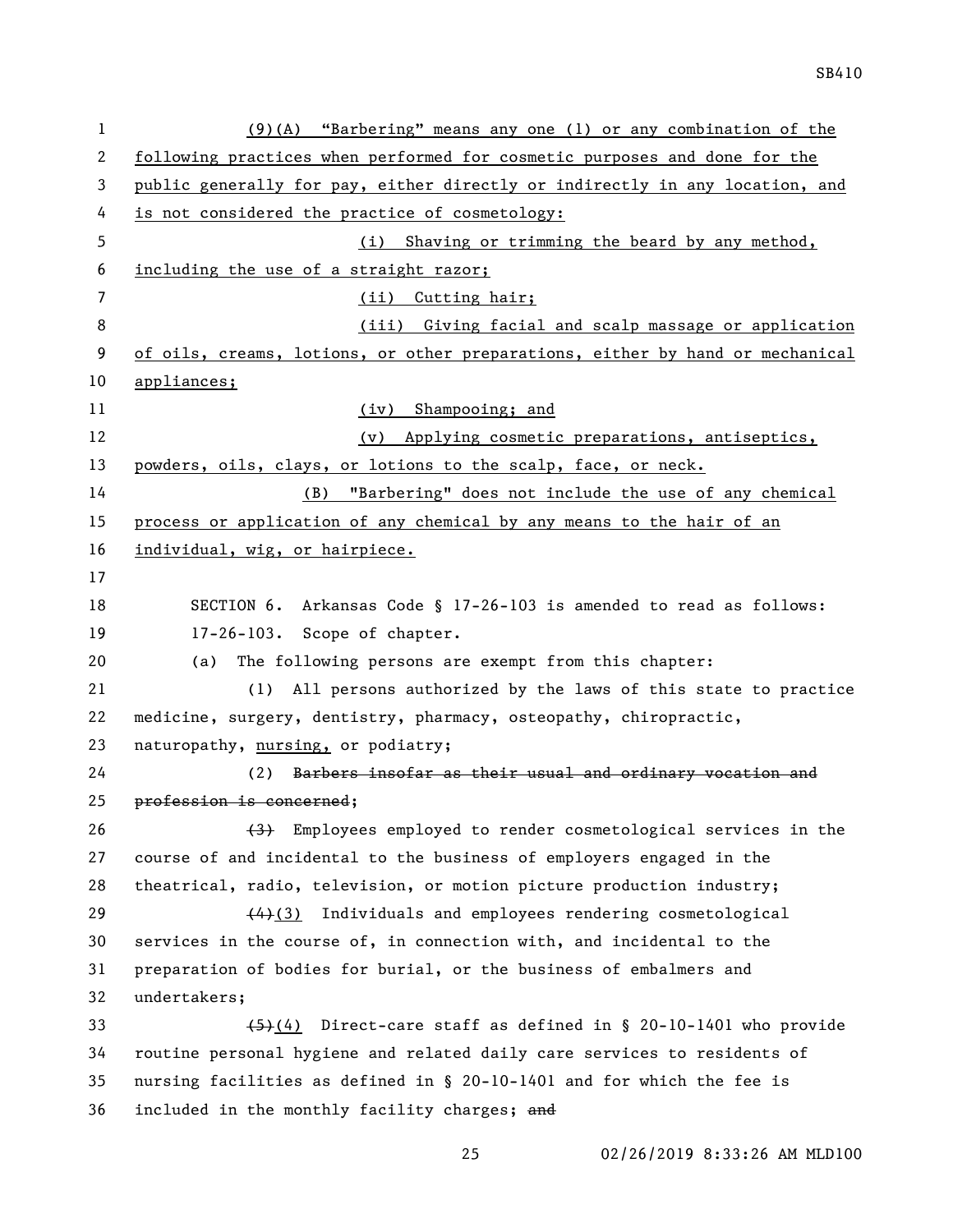1 (6)(5) Relatives of residents of nursing facilities as defined in § 20-10-1401 who provide cosmetological services to a related resident of a nursing facility; (6) Individuals and employees rendering cosmetological services in the course of their work in jails, prisons, or penitentiaries; and (7) Commissioned medical or surgical officers of the United States Armed Forces or the United States Commissioned Corps of the Public Health Service. (b) This chapter does not prohibit any practice within its scope in cases of emergency, nor the administration of any practice outside of a licensed school of cosmetology or cosmetological establishment when necessary because of the illness or other physical incapacitation of the recipient of the service and when performed by a licensee obtained for the purpose from a licensed cosmetological establishment. (c) This chapter does not prohibit the recommendation, demonstration, administration, or sale of cosmetics by any person not claiming to be a cosmetologist. SECTION 7. Arkansas Code Title 17, Chapter 26, Subchapter 2, is amended to add additional sections to read as follows: 17-26-211. Renewal of license issued by the State Board of Barber Examiners before January 1, 2020. (a)(1) The Department of Health shall promulgate rules to provide for the renewal of a barber's license issued before January 1, 2020, under the standards and rules established by the State Board of Barber Examiners as of December 31, 2019. (2) The department shall promulgate a rule establishing a reasonable renewal fee to be paid for the renewal of a barber's license. (3) An individual licensed as a barber before January 1, 2020, may renew his or her license issued by the State Board of Barber Examiners before January 1, 2020, if he or she pays the renewal fee established by the department. (4) No continuing education classes will be required to maintain a barber's license. (5) An individual licensed as a barber before January 1, 2020, who has renewed his or her license issued by the State Board of Barber

SB410

02/26/2019 8:33:26 AM MLD100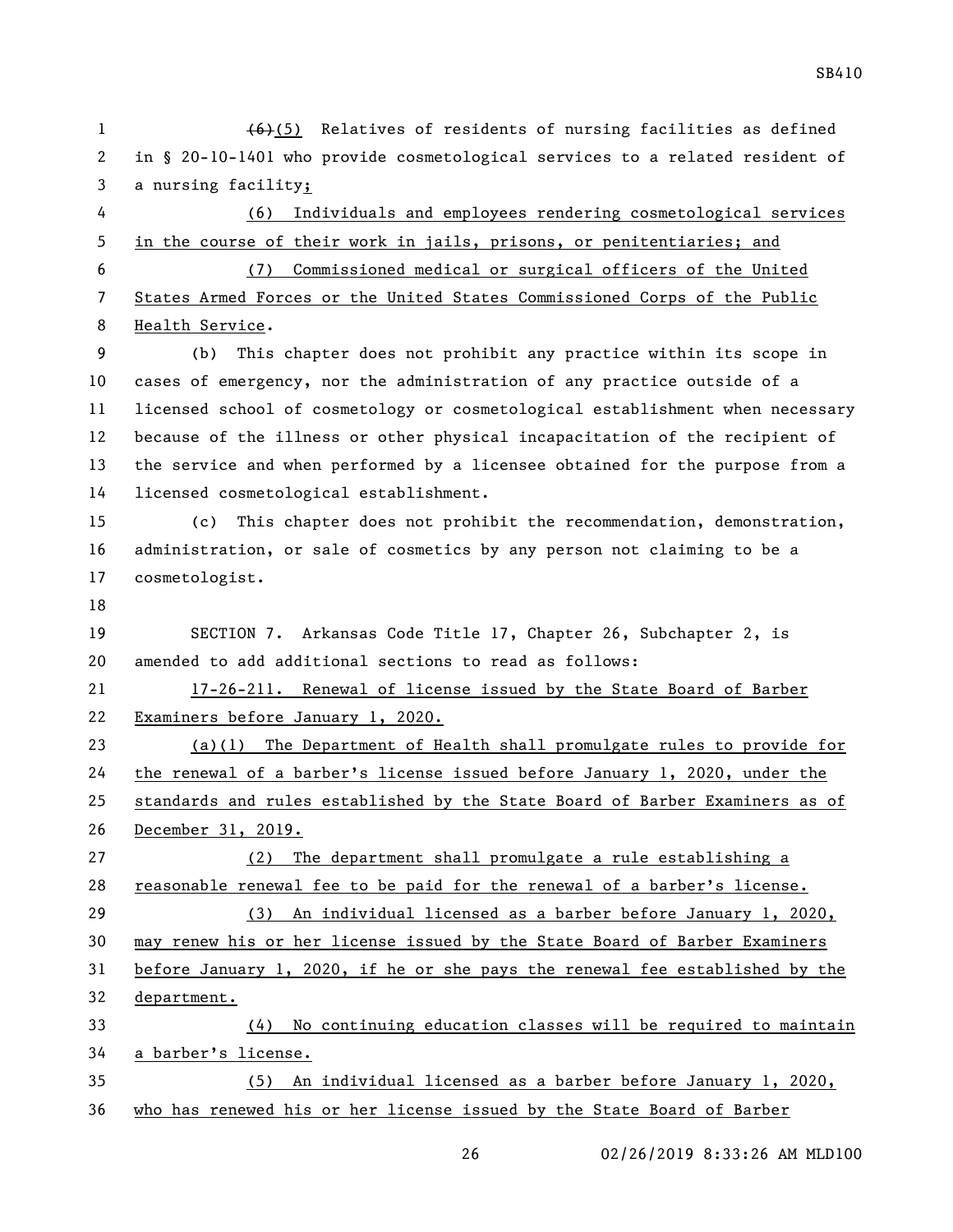| 1  | Examiners before January 1, 2020, is not required to register or post a bond  |
|----|-------------------------------------------------------------------------------|
| 2  | under this chapter.                                                           |
| 3  | $(b)(1)$ The department shall promulgate rules to provide for the             |
| 4  | renewal of a teacher manager instructor license issued before January 1,      |
| 5  | 2020, under the standards and rules established by the State Board of Barber  |
| 6  | Examiners as of December 31, 2019.                                            |
| 7  | (2)<br>The department shall promulgate a rule establishing a                  |
| 8  | reasonable renewal fee to be paid for the renewal of a teacher manager        |
| 9  | instructor license.                                                           |
| 10 | (3) An individual licensed as a teacher manager instructor                    |
| 11 | before January 1, 2020, may renew his or her license issued by the State      |
| 12 | Board of Barber Examiners before January 1, 2020, if he or she pays the       |
| 13 | renewal fee established by the department.                                    |
| 14 | $(4)$ No continuing education classes will be required to maintain            |
| 15 | a teacher manager instructor's license.                                       |
| 16 | $(c)(1)$ Any barber or teacher manager instructor licensed by the State       |
| 17 | Board of Barber Examiners before January 1, 2020, may apply for a cosmetology |
| 18 | license.                                                                      |
| 19 | The department shall promulgate rules to:<br>(2)                              |
| 20 | (A) Allow the transfer of educational credits obtained at                     |
| 21 | a school licensed to teach barbering to a licensed school of cosmetology;     |
| 22 | Determine how many hours of barber training may apply<br>(B)                  |
| 23 | towards the educational requirement for a cosmetology license; and            |
| 24 | (C) Establish guidelines to convert a barber's license                        |
| 25 | into a license to practice cosmetology.                                       |
| 26 |                                                                               |
| 27 | 17-26-212. Registration as a barber.                                          |
| 28 | (a) An individual who practices barbering for a fee shall file with           |
| 29 | the Department of Health:                                                     |
| 30 | (1) A registration application that includes the individual's:                |
| 31 | Name; and<br>(A)                                                              |
| 32 | (B) Place of business.                                                        |
| 33 | (2) A registration fee of fifty dollars (\$50.00);                            |
| 34 | $(3)(A)$ A cash bond or a surety bond issued by a corporate surety            |
| 35 | authorized to do business in the state in the amount of two thousand dollars  |
| 36 | $($ \$2,000).                                                                 |